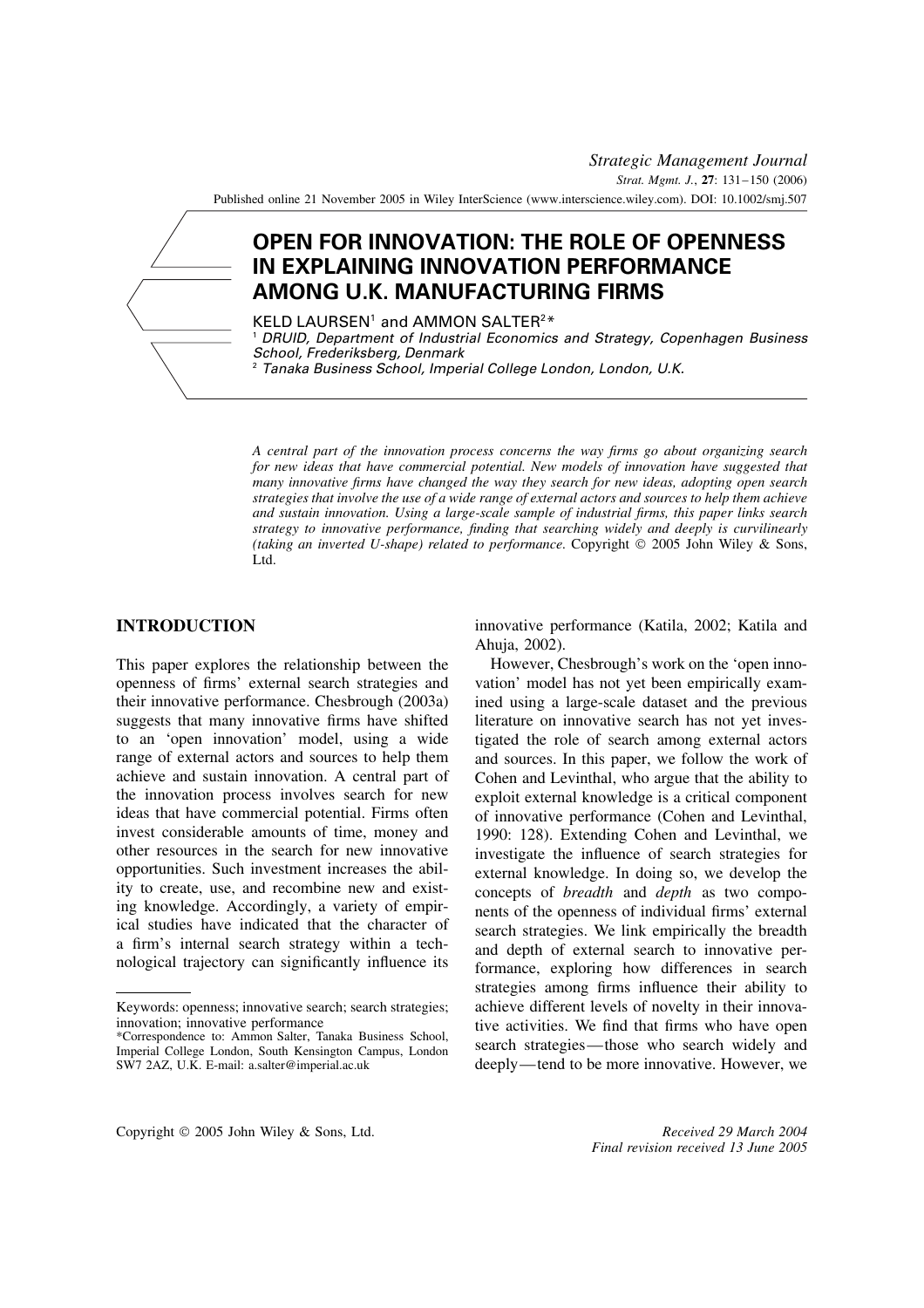find that the benefits to openness are subject to decreasing returns, indicating that there is a point where additional search becomes unproductive. We explore the implications of this finding for theories of managerial attention and for innovative performance.

The research is based on a statistical analysis of the U.K. innovation survey. The survey explores the innovation process inside firms and it contains a sample of 2707 manufacturing firms. The method of analysis is a double-truncated Tobit model where the dependent variable is innovative performance, which is explained by a firm's external search strategies, R&D intensity and a number of control variables, such as market orientation and size. The paper is organized into five sections. The first section explores the literature and examines the influence of external search on innovative performance, describing the hypotheses that drive the analysis. The next two sections outline the database and describe the model. The fourth section reports the results and the final section contains the discussion and conclusions.

### **CONCEPTUAL BACKGROUND**

The role of networks, communities, and linkages has come to the fore in investigations of innovative performance. The early Schumpeterian model of the lone entrepreneur bringing innovations to markets has been superseded by a rich picture of different actors working together in iterative processes of trial and error to bring about the successful commercial exploitation of a new idea (Schumpeter, 1942/87; Rosenberg, 1982; von Hippel, 1988; Freeman and Soete, 1997; Tidd, Bessant, and Pavitt, 2000). These newer models of innovation have highlighted the interactive character of the innovation process, suggesting that innovators rely heavily on their interaction with lead users, suppliers, and with a range of institutions inside the innovation system (von Hippel, 1988; Lundvall, 1992; Brown and Eisenhardt, 1995; Szulanski, 1996). In this respect, innovators rarely innovate alone. They tend to band together in teams and coalitions based on 'swift trust,' nested in communities of practice and embedded in a dense network of interactions (Scott and Brown, 1999; Brown and Duguid, 2000).

A recent example of research regarding the interactive, distributed, and open nature of innovation can be seen in Chesbrough's 'open innovation' model (Chesbrough, 2003a, 2003b). This model suggests that the advantages that firms gain from internal R&D expenditure have declined. Accordingly, many innovative firms now spend little on R&D and yet they are able to successfully innovate by drawing in knowledge and expertise from a wide range of external sources. The erosion in the strategic advantage of internal R&D is related to the increased mobility of knowledge workers, making it difficult for firms to appropriate and control their R&D investments. Chesbrough argues that open innovators commercialize external ideas by deploying outside (as well as in-house) pathways to the market (Chesbrough, 2003b). This process redefines the boundary between the firm and its surrounding environment, making the firm more porous and embedded in loosely coupled networks of different actors, collectively and individually working toward commercializing new knowledge.

At the center of the open innovation model and other similar conceptualizations of innovation is how firms' use ideas and knowledge of external actors in their innovation processes. Chesbrough (2003b) suggests that firms that are 'too focused internally' are 'prone to miss a number of opportunities because many will fall outside the organization's current business or will need to be combined with external technologies to unlock their potential.' An example of this open innovation model can be seen in Proctor & Gamble's (P&G's) approach to R&D. In order to ensure greater exploitation of external ideas and actors, P&G shifted its R&D strategy toward 'connect and develop' rather than focusing on internal R&D. P&G appears to be opening itself up to a wide range of external sources of innovative ideas, explicitly drawing in the ideas of others. The 'connect and develop' model is based on the idea that external sources of ideas may often be more valuable than internal ones (Sakkab, 2002). Accordingly, open innovators are those that integrate these external sources into their innovation processes and competitive strategy (Chesbrough, 2003b).

The focus on openness and interaction in studies of innovation reflects a wider trend in studies of firm behavior that suggest that the network of relationships between the firm and its external environment can play an important role in shaping performance. For instance, Shan, Walker, and Kogut (1994) find an association between cooperation and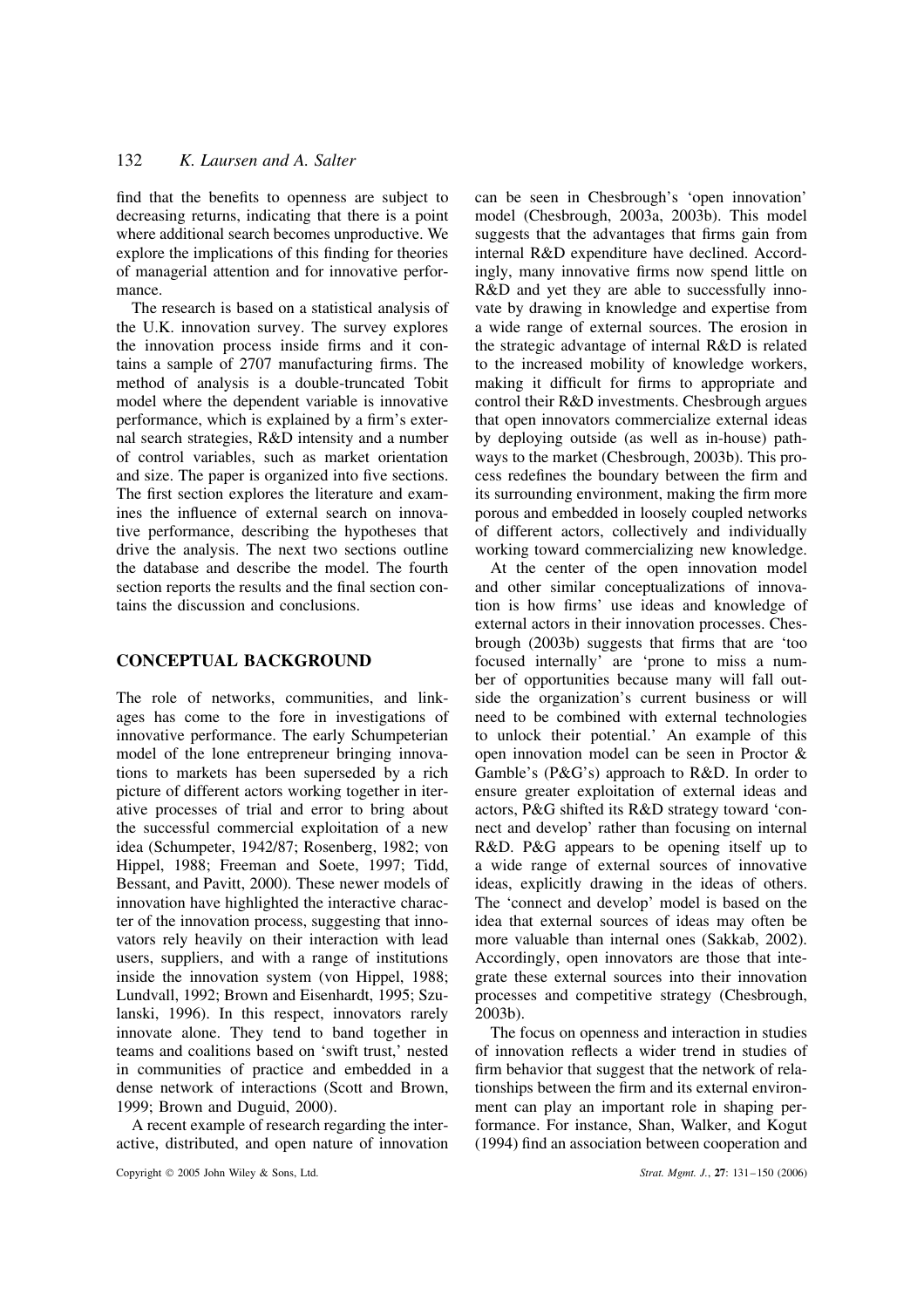innovative output in biotechnology start-up firms. Ahuja (2000) finds that indirect and direct ties influence the ability of a firm to innovate, but that the effectiveness of indirect ties is moderated by the number of the firm's direct ties. Rosenkopf and Nerkar (2001) explore the role of boundaryspanning searches for both organizational and technological boundaries and find that search processes that do not span over organizational boundaries generate lower effects on subsequent technological evolution, indicating that the impact of explorative search is greatest when the search spans both organizational and technological boundaries. Powell, Koput, and Smith-Doerr (1996) investigate interorganizational collaboration in biotechnology and assess the contribution of collaboration to learning and performance, showing that firms embedded in benefit-rich networks are likely to have greater innovative performance. In sum, all these studies point to the importance of open behavior by firms in their search for innovative opportunities and they suggest that performance differences between organizations can be ascribed to this behavior.

Research in evolutionary economics also suggests that a firm's openness to its external environment can improve its ability to innovate. Evolutionary economists highlight the role of search in helping organizations to find sources of variety, allowing them to create new combinations of technologies and knowledge (Nelson and Winter, 1982). Such variety provides opportunities for firms to choose among different technological paths (Metcalfe, 1994). Search strategies are also strongly influenced by the richness of technological opportunities available in the environment and by the search activities of other firms (Nelson and Winter, 1982; Levinthal and March, 1993). In industries, with high levels of technological opportunities and extensive investments in search by other firms, a firm will often need to search more widely and deeply in order to gain access to critical knowledge sources. In contrast, in industries where there are low technological opportunities and modest investments in search by other firms, a firm has weaker incentives to draw from external knowledge sources and may instead rely on internal sources (Klevorick *et al*., 1995).

Investigating search has also become a key element in efforts to explain innovative performance. Using patent evidence from the robotics and chemical sectors, Katila (2002) and Katila and Ahuja (2002) investigate the link between search strategy

and innovative performance. These studies demonstrate that the age of knowledge and the depth and scope of search processes can influence the potential for innovation. Together these studies shift attention toward the role of search strategies in explaining innovative performance and suggest that the conventional explanatory variables of innovation performance, such as size and R&D expenditure, need to be complemented by investigation into how differences in search strategy give rise to performance heterogeneity.

Our approach builds on and extends previous literature in three ways. First, whereas Katila (2002) and Katila and Ahuja (2002) focus on search inside the firm and along a technological trajectory (as reflected in patent citations), we focus on the firm's external innovative search efforts. We seek to examine how different strategies for using external sources of knowledge influence innovative performance. Our approach focuses on the search channels, such as suppliers, users, and universities, that firms use in their search for innovative opportunities. The concept of search channels shifts attention toward the type and number of pathways of exchange between a firm and its environment rather than toward the degree of its interaction within each of these search channels. In doing so, it focuses attention on the variety of channels used by the firm in its search activities. Following Scott and Brown (1999) and Brown and Duguid (2000), our approach sees each of these channels as a separate search space, encompassing different institutional norms, habits, and rules, often requiring different organizational practices in order to render the search processes effective within the particular knowledge domain. For example, working with a private research laboratory often involves a very different process of exchange than working with a university, including different contractual rules, norms of disclosure and cultural attitudes (Dasgupta and David, 1994). Our approach provides a mechanism to explore the relationship between openness of firms to different knowledge domains and its innovative performance. A limitation of the approach is that it does not allow for the analysis of the importance of breadth and depth of external search to innovative performance within each channel or knowledge domain.

Second, the preceding studies of search and innovation say relatively little about the way in which firms draw external ideas into their innovation processes. These studies are largely based on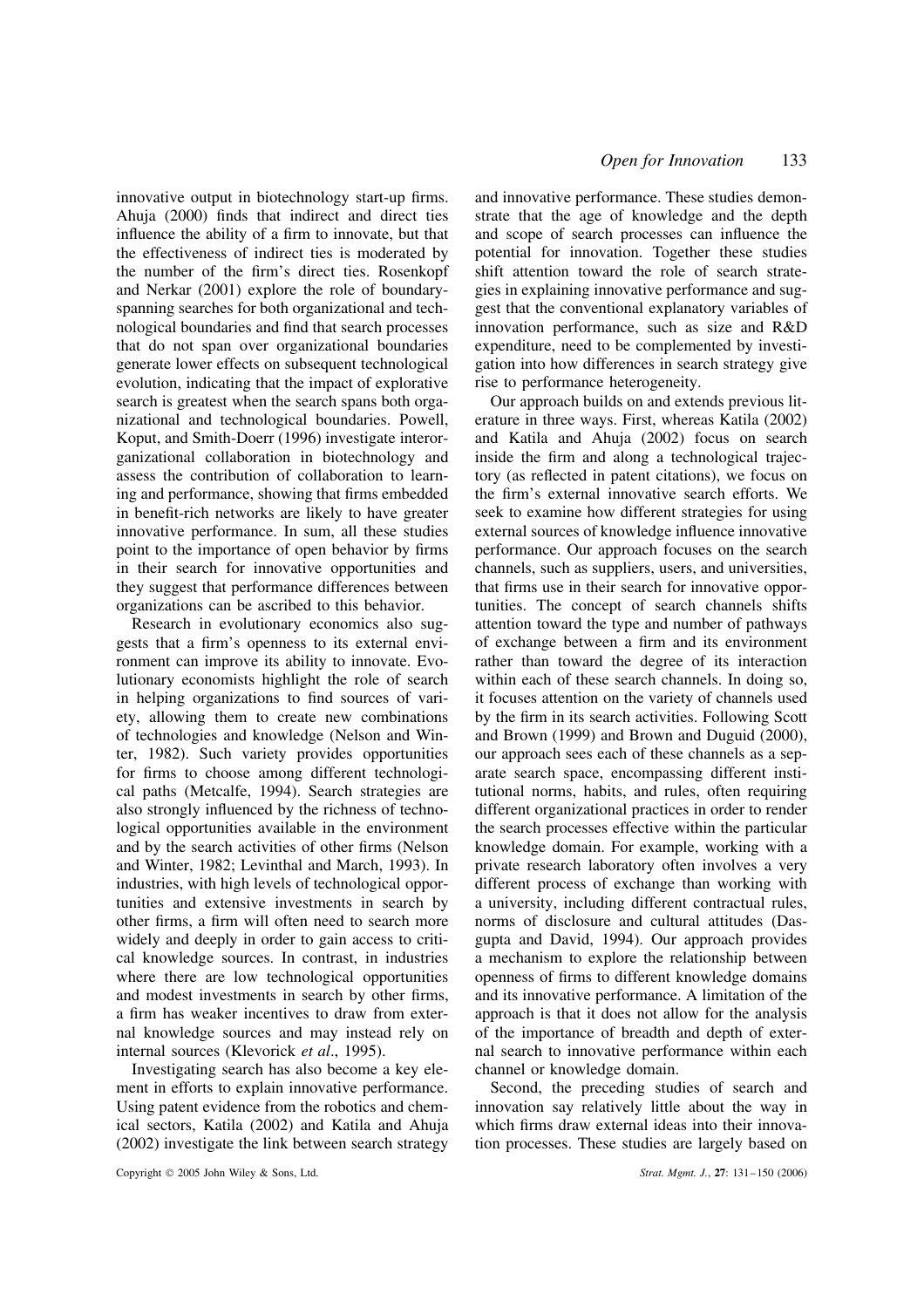analysis of patent citation data and patents have several serious shortcomings as indicators of innovation and innovative search. Patents can reflect inventive activities, but may at the same time be the outcome of the appropriability strategy of the firm (Teece, 1986; Chesbrough, 2003a). In addition, most patents are not commercialized and they are widely acknowledged to be a partial indicator of the innovation process only, since many innovations are only partly covered by patent protection—or not patented at all (Levin *et al*., 1987; Klevorick *et al*., 1995). Patents citations may also reflect technological similarities in technological profiles of different firms, rather than search activities (Patel and Pavitt, 1997). Moreover, many of the citations in patents are added by the Patent Office, rather than by the patentee, and in those cases the citations in patents itself says little about the importance of different sources of innovation (Alcacer and Gittelman, 2004). Like the Yale survey (Cohen and Levinthal, 1990), our study is based on a questionnaire survey of managers in manufacturing firms, asking them directly about what sources of knowledge they rely upon in their innovation activities. This approach allows us to examine the nature of external search strategy, highlighting the range of choices firms make about how best to exploit external sources of knowledge.

Third, by using the U.K. innovation survey, it is possible to investigate the impact of search on different types of innovation. The U.K. innovation survey provides estimates of the degree of novelty of innovation achieved by the firm and therefore it is possible to analyze whether search affects different types of innovative activity. By exploring the relationship between search and the degree of novelty in innovation, it is possible to investigate the influence of the product life cycle on the relationship between search and performance.

#### **HYPOTHESES**

#### **External search breadth and depth**

A central component in the movement toward open or interactive innovation models is a change in the way firms go about searching for new ideas and technologies for innovation. Product search can be defined as an '[o]rganization's problem-solving activities that involve the creation and recombination of technological ideas' (Katila and Ahuja,

2002: 1184). The product development process is itself a form of problem-solving activity and associated search processes involve investments in building and sustaining links with users, suppliers, and a wide range of different institutions inside the innovation system (von Hippel, 1988).

The use of different knowledge sources by an individual firm is partly shaped by the external environment, including the availability of technological opportunities, the degree of turbulence in the environment, and the search activities of other firms in the industry (Cohen and Levinthal, 1990; Klevorick *et al*., 1995). Despite the importance of the external environment in shaping the search behavior, the search activities of different firms in an industry are subject to considerable variety and this variety is a product of different (past and present) managerial choices about how best to organize the search for, and the development of, new products. In this respect, an organization's search processes are rooted in its previous experience as past success conditions future behavior. According to Levinthal and March (1993), organizations build 'inventories' or 'storehouses of information and experience both within the organization and outside it *...* They stockpile knowledge about products, technologies, markets and political contexts. They develop networks of contacts with consultants and colleagues' (Levinthal and March, 1993: 103). Moreover, future expectations as perceived by managers may differ when facing the same opportunity set (Shane, 2003). Since search strategies are rooted in the past experiences and future expectations of managers, it is difficult for many organizations to determine the 'optimal' search strategy in terms of being 'broader and deeper', especially in situations where there is turbulence in the knowledge base of the firm (Levinthal and March, 1993: 103).

Those organizations that invest in broader and deeper search may have a greater ability to adapt to change and therefore to innovate. In order to examine the influence of broader and deeper external search on performance, we develop two concepts. The first concept refers to external search breadth, which is defined as the number of external sources or search channels that firms rely upon in their innovative activities. The second concept refers to external search depth and it is defined in terms of the extent to which firms draw deeply from the different external sources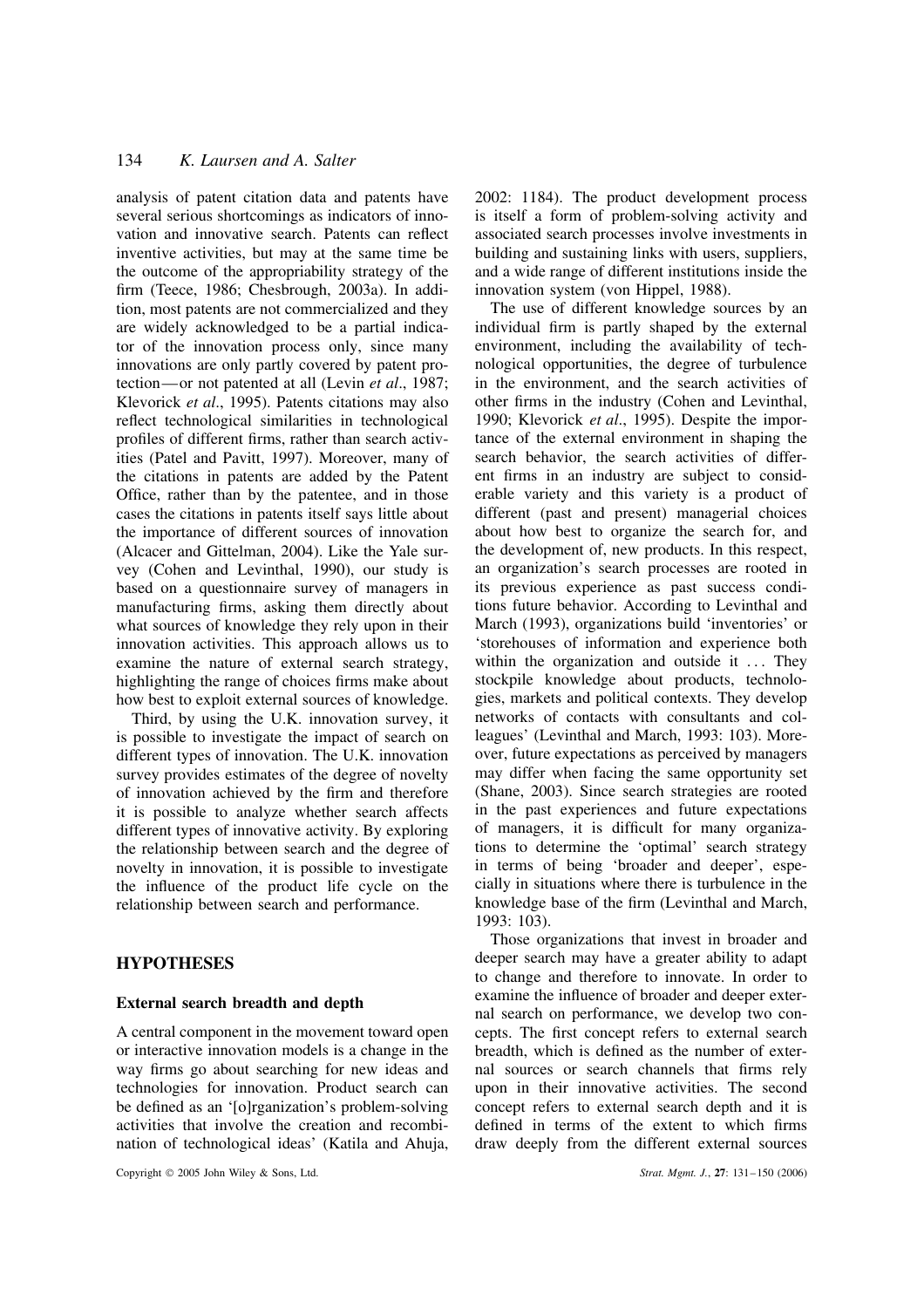Two previous studies are especially pertinent to our approach. First, Katila (2002) explores how the age of technological knowledge from within and outside the industry shapes product search and innovative performance in the robotics industry. The study finds that differences in innovative performance are based on differences in how firms deploy knowledge from different industries and over time. Second, Katila and Ahuja (2002) examine how search depth, i.e., how the firm reuses its existing knowledge, and search scope, i.e., how widely the firm explores new knowledge, influence innovative performance. They suggest that these concepts provide an extension of March's (1991) distinction between exploration and exploitation, contrasting the differences between local and distant search processes. In their study, search depth is measured by the 'number of times a firm repeatedly used the citations in the patents it applied for' and search scope is measured as 'share of citations found in a focal year's citations that could not be found in the previous five years' list of patents and citations by the firm' (Katila and Ahuja, 2002). They find that a firm's innovative performance is in part a function of its search behavior and that there is a curvilinear relationship—taking an inverted U-shape—between depth and scope on the one hand and innovative performance on the other, indicating that some firms have a tendency to 'over-search' (Katila and Ahuja, 2002).

The first of our key concepts is external search breadth. Extending on Katila and Ahuja, we hypothesize that external search breadth influences innovative performance. Recall that external search breath is defined as the number of different search channels that a firm draws upon in its innovative activities. Accordingly, organizations often have to go through a period of trial and error to learn how to gain knowledge from an external source. It requires extensive effort and time to build up an understanding of the norms, habits, and routines of different external knowledge channels. This process of learning to absorb external knowledge is subject to considerable uncertainty in the sense that *ex ante* it is difficult for managers to know which external source will be the most rewarding before engaging in the relationship. Accordingly, in some organizations, past unrewarding experiences may create a myopia toward the potential of using different external sources (Levinthal and March, 1993: 103), and in turn this experience may lead them to turn inward, relying on their own resources and capabilities to develop new products.

Although we hypothesize that external search breadth is associated with innovative performance, we also argue that firms may 'over-search' and that this will have negative consequences for their innovation performance. Given that search strategies are rooted in the past experiences and future expectations of managers, such experience and expectations may lead firms to over-search the external environment with a detrimental outcome as the result. Koput (1997) provides three related reasons why over-searching may have a negative influence on performance. First, there may be too many ideas for the firm to manage and choose between ('the absorptive capacity problem'). Second, many innovative ideas may come at the wrong time and in the wrong place to be fully exploited ('the timing problem'). Third, since there are so many ideas, few of these ideas are taken seriously or given the required level of attention or effort to bring them into implementation ('the attention allocation problem').

As implied by the name, the attention allocation problem is the key element in attention-based theories of the firm (Simon, 1947; Ocasio, 1997). This theory suggests that managerial attention is the most precious resource inside the organization and that the decision to allocate attention to particular activities is a key factor in explaining why some firms are able to both adapt to changes in their external environment and to introduce new products and processes. Central to this approach is to highlight the pool of attention inside the firm and how this attention is allocated. According to the theory, decision-makers need to 'concentrate their energy, effort and mindfulness on a limited number of issues' in order to achieve sustained strategic performance (Ocasio, 1997: 203). Consequently, the theory suggests that a poor allocation of managerial attention can lead to firms engaging in too many (or too few) external and internal communication channels.

Both Koput's model of innovative search and the attention-based theory of the firm suggest that there is a point at which external search breadth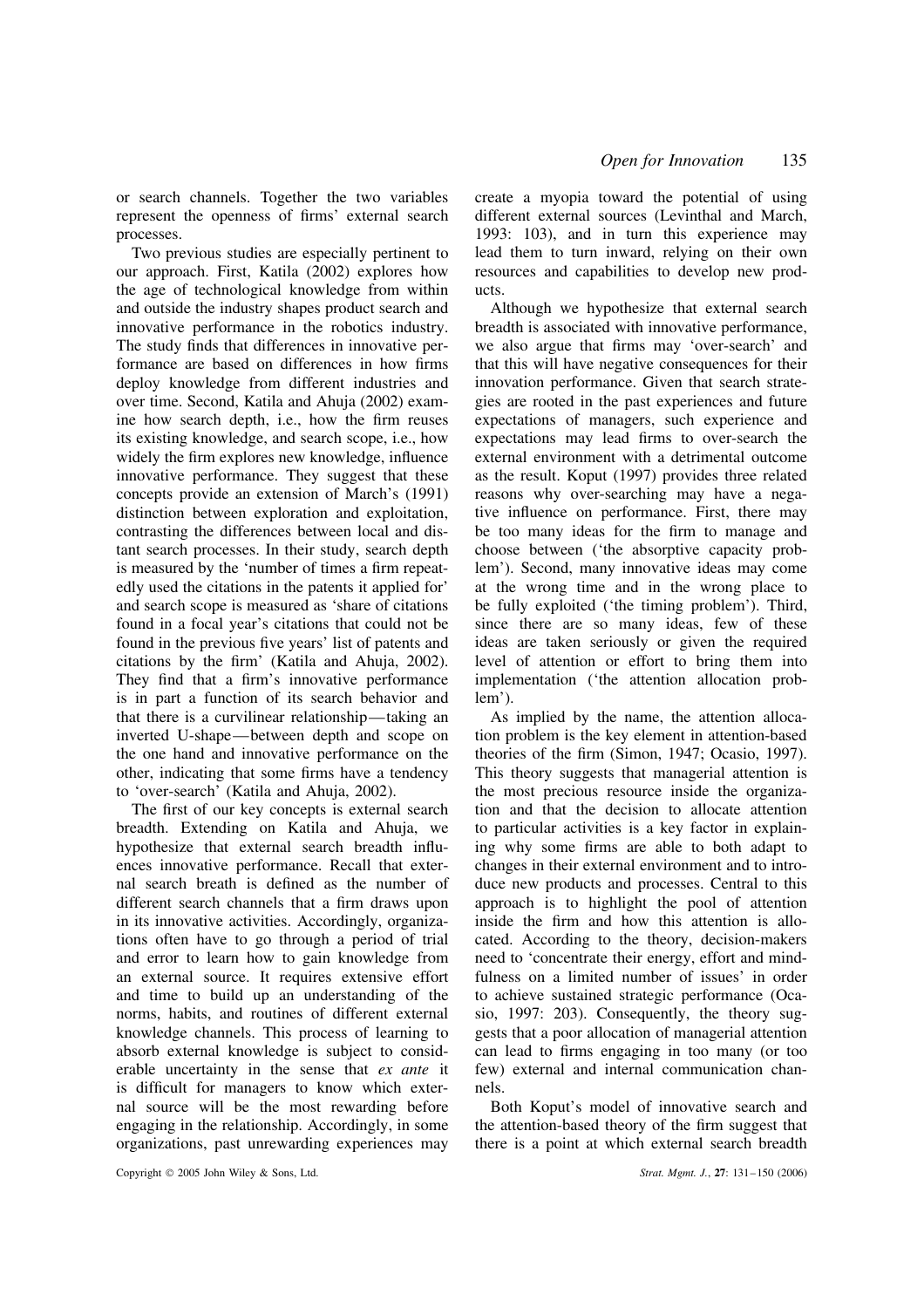becomes disadvantageous. In sum, the hypothesis can be stated as:

*Hypothesis 1: External search breadth is curvilinearly (taking an inverted U-shape) related to innovative performance.*

Search for new ideas is not just about scanning a wide number of sources; it also involves drawing knowledge heavily from these sources. Innovative firms often draw deeply from a small number of external sources. Key sources for innovators are often lead users, suppliers, or universities (von Hippel, 1988). For each of these sources, firms need to sustain a pattern of interaction over time, building up a shared understanding and common ways of working together. Assessing the depth of a firm's contacts with different external sources provides a mechanism for understanding the way firms search deeply within the innovation system and how these external sources are integrated into internal innovative efforts.

Recall that our concept of external search depth is defined as the extent to which firms draw intensively from different search channels or sources of innovative ideas. Hence, it reflects the importance of deep use of key sources to the internal innovation process. We expect firms that draw deeply from external sources to be more innovative, because they are able to build and sustain virtuous exchanges and collaborations with external actors. However—as in the case of search breadth—we expect to find that some firms can become too deeply reliant on external sources for innovation. Maintaining deep links with external resources requires resources and attention. Therefore, we expect to find that if a firm relies on too many deep relationships with many external sources, it will exhibit lower innovative performance. Accordingly, the hypothesis can be stated as:

*Hypothesis 2. External search depth is curvilinearly (taking an inverted U-shape) related to innovative performance.*

#### **Novelty of innovation**

It is common in studies of innovation to explore the differences in the innovation process for innovations associated with different degrees of novelty (Freeman and Soete, 1997). A variety of empirical

Copyright 2005 John Wiley & Sons, Ltd. *Strat. Mgmt. J.*, **27**: 131–150 (2006)

studies have shown that the level of novelty of an innovation strongly influences the factors that shape innovative performance (Garcia and Calantone, 2002). Taxonomies of novelty of innovation span from radical and truly revolutionary, such as the microchip, to the incremental, such as changing packaging on existing products (Henderson and Clark, 1990; Freeman and Soete, 1997; Tidd *et al*., 2000). Radical innovations seem to offer the greatest opportunity for performance differences (Marsili and Salter, 2005). Tushman and Anderson classify radical innovation in terms of 'competenceenhancing' or 'competence-destroying', reflecting the different ways novel innovations alter patterns of industrial competition among firms working within the industry (Tushman and Anderson, 1986; Anderson and Tushman, 1990). To achieve radical innovation, firms often need to make a considerable investment in R&D and the chances of success are lower as the rewards are great. As Schumpeter stated, radical innovation offers 'the carrot of spectacular reward or the stick of destitution' (Schumpeter, 1942/87). In contrast, incremental innovation is more common and the reward is smaller. It requires less effort and its performance implications appear to be more modest (Marsili and Salter, 2005).

To our knowledge little work has been carried out on the relationship between the degree of novelty of the innovation and the breadth and depth of firms' innovative search strategies, let alone firms' external innovative search strategies. Radical innovation may involve a higher degree of discontinuity in the sources of innovation, since knowledge sources previously used may be obsolete in the new context (Abernathy and Utterback, 1975; Christensen, 1997). Accordingly, we expect the use of a few new sources of innovation—used intensively—to be important in the case of radical innovations. Empirical research has shown that in the early phase of the product life-cycle innovations come from a narrow range of sources—in many cases only one—in particular from users, suppliers, and from universities (Rothwell *et al*., 1974; Urban and von Hippel, 1988; von Hippel, 1988). A recent example of a single source being of utmost importance in the context of radical innovation is biotechnology, where universities are arguably the key source to innovation (Zucker, Darby, and Brewer, 1998). Another example is scientific instruments, where lead users played the key role to the extent that close to 50 percent of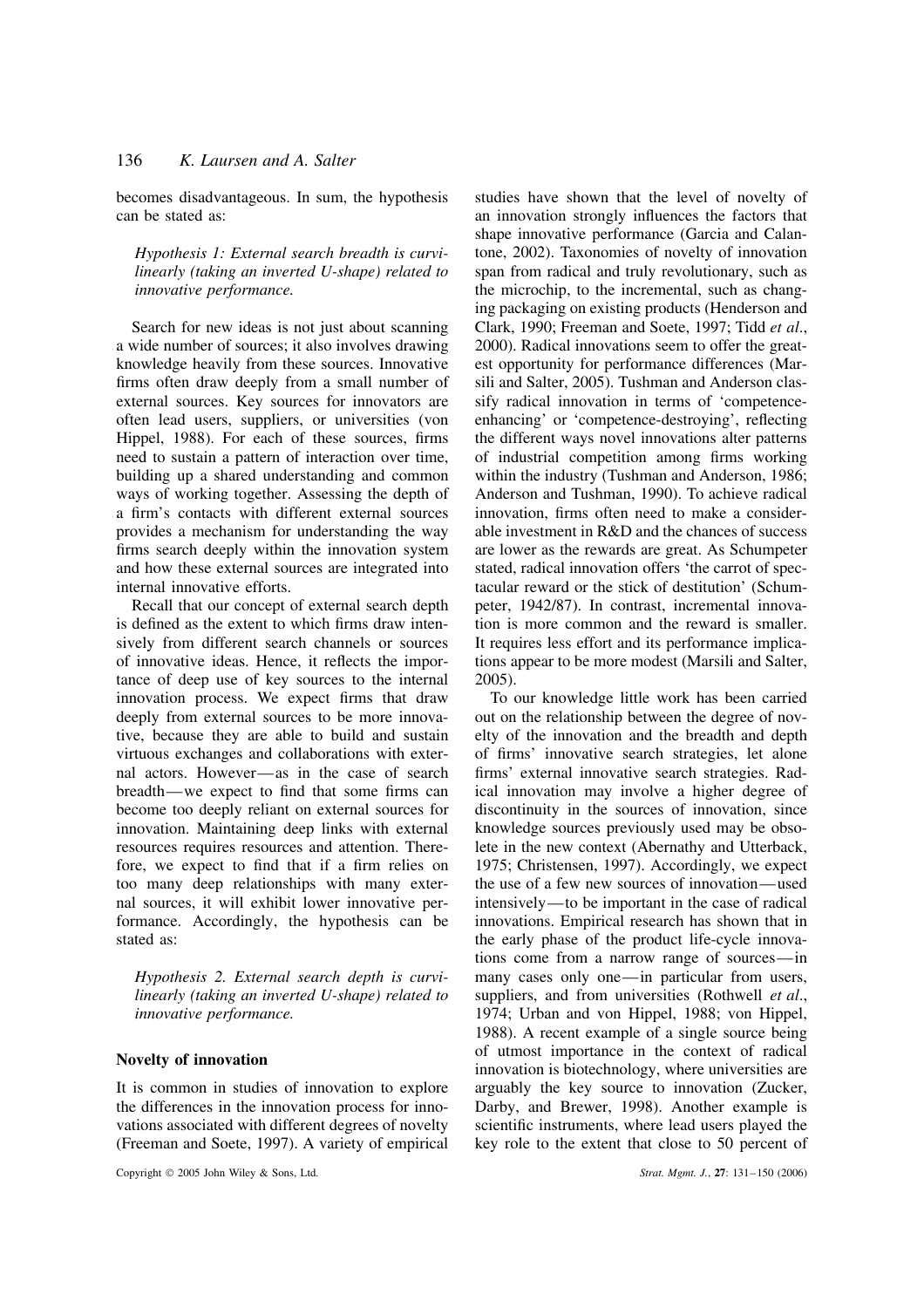the innovations came from such users (Riggs and von Hippel, 1996).

For more incremental innovations, however, after a dominant design has emerged (Abernathy and Utterback, 1975; Utterback, 1994), we expect that a broad variety of sources may be important. After a dominant design has emerged, firms focus on 'fine-tuning' the product by means of incremental improvements which are inspired by many different sources of innovation. As the product matures and the market expands, the number of actors with specific knowledge of various aspects of the technology increases. In these diverse knowledge environments, firms need to be able to work with many different actors in the innovation system (Pavitt, 1998). In other words, radical innovators are likely to draw more deeply from external sources of innovation than firms that are not radical innovators, while incremental innovators are likely to draw more broadly (but less intensively) than non-innovators. These arguments can be stated in the following two hypotheses:

*Hypothesis 3: The more radical the innovation, the less effective external search breadth will be in influencing innovative performance.*

*Hypothesis 4. The more radical the innovation, the more effective external search depth will be in influencing innovative performance.*

#### **Openness and absorptive capacity**

The Not Invented Here (NIH) syndrome suggests that greater attention to external sources may confront internal resistance from at least some of the company's technical staff. The NIH syndrome can be defined as 'the tendency of a project group of stable composition to believe that it possesses a monopoly of knowledge in its field, which leads it to reject new ideas from outsiders to the detriment of its performance' (Katz and Allen, 1982: 7). Accordingly, the NIH syndrome is a behavioral response that will induce a substitution relationship between the use of external sources and internal R&D activities.<sup>1</sup> In contrast, Cohen and Levinthal (1989, 1990) argue that R&D has two faces: not only does R&D generate genuinely new knowledge; it also enhances the firm's ability to assimilate and exploit existing knowledge from the external environment, both in terms of the firm's ability to imitate new processes or product innovations, and in terms of the firm's ability to exploit knowledge of a more intermediate sort that provides the basis for subsequent applied research and development. Since absorptive capacity and R&D spending are closely linked according to Cohen and Levinthal, we expect—while noting the countervailing NIH syndrome—that firms with high levels of R&D intensity are better able to exploit a host of search channels in terms of breadth and depth. In sum, we hypothesize:

*Hypothesis 5. The R&D intensity of the firm is complementary to external search breadth and depth in shaping innovative performance*

# **DATA AND METHODS**

#### **Sample**

The data for the analysis are drawn from the U.K. innovation survey. The survey was implemented in 2001 and is based on the core Eurostat Community Innovation Survey (CIS) of innovation (Stockdale, 2002; DTI, 2003b). The method and types of questions used in innovation surveys are described in the Organization for Economic Co-operation and Development's (OECD) Olso Manual (OECD, 1997). CIS data have been used in over 60 recent academic articles, mainly in economics (for recent prominent contributions using CIS data; see Cassiman and Veugelers, 2002; Mairesse and Mohnen, 2002). CIS surveys of innovation are often described as 'subject-oriented' because they ask individual firms directly whether they were able to produce an innovation. The interpretability, reliability, and validity of the survey were established by extensive piloting and pre-testing before implementation within different European countries and across firms from a variety of industrial sectors, including services, construction and manufacturing.

The CIS questionnaire draws from a long tradition of research on innovation, including the Yale survey and the SPRU innovation database (for examples, see Levin *et al*., 1987; Pavitt, Robson, and Townsend, 1987, 1989; Cohen and Levinthal, 1990; Klevorick *et al*., 1995). CIS data provide a useful complement to the traditional measures of innovation output, such as patent statistics (Kaiser,

<sup>&</sup>lt;sup>1</sup> We are grateful to a referee for making this point.

Copyright 2005 John Wiley & Sons, Ltd. *Strat. Mgmt. J.*, **27**: 131–150 (2006)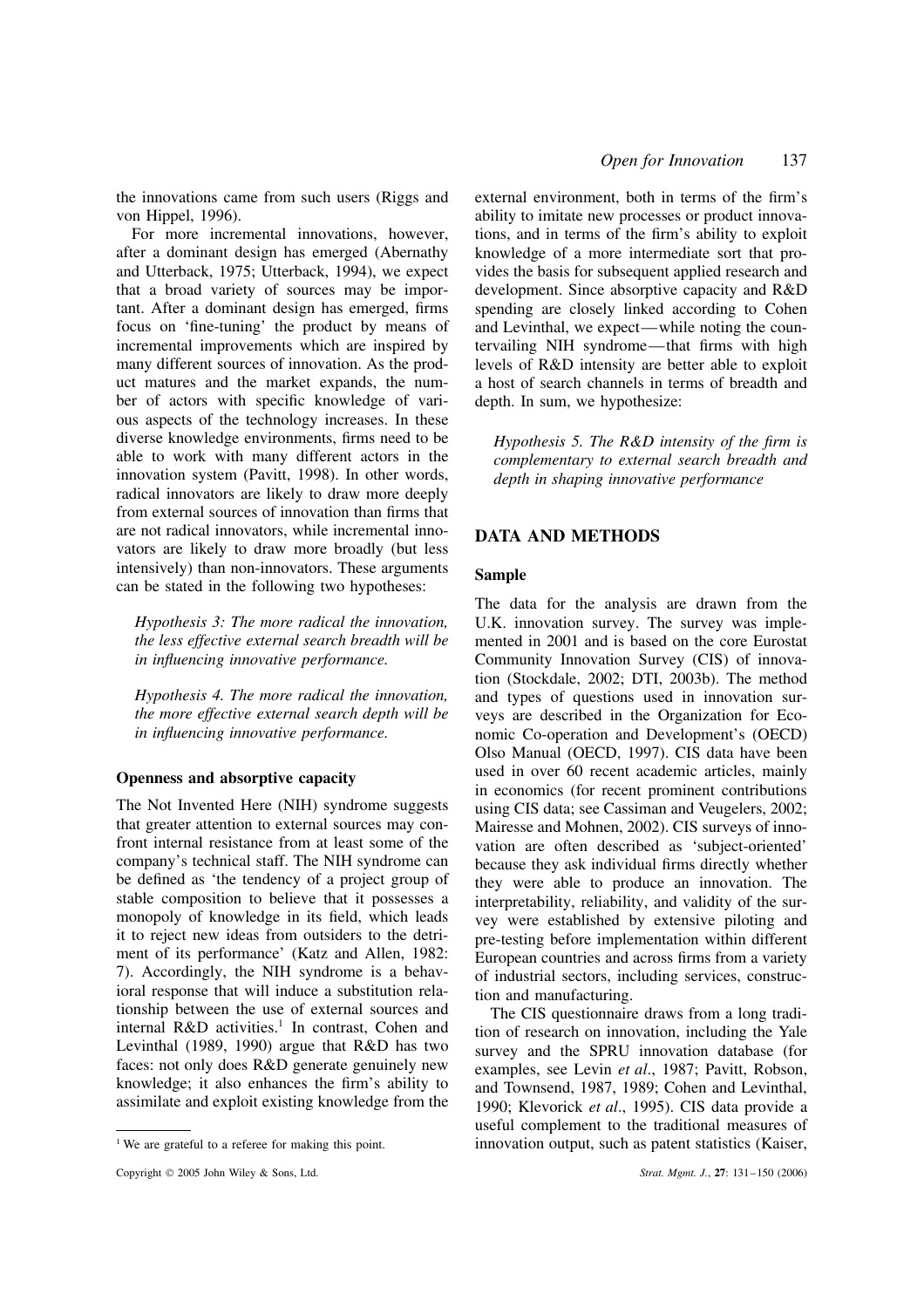2002; Mairesse and Mohnen, 2002). CIS data offer 'a direct measure of success in commercializing innovations for a broad range of industries *...* that more traditional measures may not capture' (Leiponen and Helfat, 2003). The questionnaire asks firms to indicate whether the firm has been able to achieve a product innovation. Product innovation is defined as:

*...* goods and services introduced to the market which are either new or significantly improved with respect to fundamental characteristics. The innovations should be based on the results of new technological developments, new combinations of existing technology or utilization of other knowledge by your firm. (DTI, 2003a)

Firms are then asked to state what share of their sales can be ascribed to different types of innovations, such as innovations new to the world. Alongside these performance questions, there are a number of questions about the sources of knowledge for innovation, the effects of innovation, intellectual property strategies and expenditures on R&D, and other innovative activities.

The U.K. innovation survey is 12 pages long and includes a page of definitions. The sample of respondents was created by the Office of National Statistics (ONS). It was sent to the firm's official representative for filling in information on the firm's activities, such as surveys for calculating the U.K. Gross Domestic Product and R&D expenditures. It was normally completed by the Managing Director, the Chief Financial Officer, or by the R&D manager of the firm. The implementation of the survey was administered by the ONS and to guide respondents a help service was provided (Stockdale, 2002).

The survey was sent to 13,315 business units in the United Kingdom in April 2001 and a supplementary sample of 6287 was posted the survey in November 2001. It received a response rate of 41.7 percent (Stockdale, 2002). The second mail out was designed to top up the number of regional responses to the survey. The responses were voluntary and respondents were promised confidentiality and that the survey would be used to shape government policy. The sample was stratified by 12 Standard Industrial Classification (SIC) classes and includes all main sectors of the U.K. economy, excluding public bodies, retail, and hotels and restaurants. The response rates for different sectors, regions, and size are largely consistent with the overall response pattern (Stockdale, 2002). Our subsample of the survey includes 2707 manufacturing firms and draw from the entire U.K. manufacturing sector.

#### **Descriptive results**

Using the U.K. innovation survey, we explore the knowledge sources for innovation in the United Kingdom. Table 1 lists all 16 external sources listed in the U.K. survey. Each firm was asked to indicate on a 0-1-2-3 scale the degree of use for each source. On the survey, the sources are grouped together under four different headings (market, institutional, other, and specialized). Table 1 presents the results for the entire range of sources for U.K. manufacturing firms. Overall, the results indicate that the most important source is suppliers of equipment, materials, and components, followed closely by clients and customers (or 'users'). Alongside customers and suppliers, a range of standards, such as health and safety standards, are among key sources of innovation. As might be expected (see von Hippel, 1988), the results indicate that U.K. firms' innovation activities are strongly determined by relations between themselves and their suppliers and customers.

In Table 2, we examine the level of external search breadth and depth across industrial sectors. We also examine the level of R&D intensity and percentage of radical innovators in each industry. Overall, we find that firms cite seven external sources of knowledge for innovation. Chemicals, electrical and machinery industries exhibit the highest level of external search breath, indicating that firms in industries with medium to high levels of scientific and technological activity search widely. In contrast, firms in low-technology sectors, such as paper and printing, have the lowest levels of external search breadth.

External search depth is by definition less common. On average, firms draw deeply from only one source. Search depth is greatest in the machinery, chemicals, and transport industries. Firms in textiles and wood product industries have little external search depth. Both the level of external search breadth and depth are highest in industries with high levels of R&D intensity and rates of innovation. For example, the chemical and electrical industries exhibit the highest rates of openness, the greatest percentage of radical innovators, and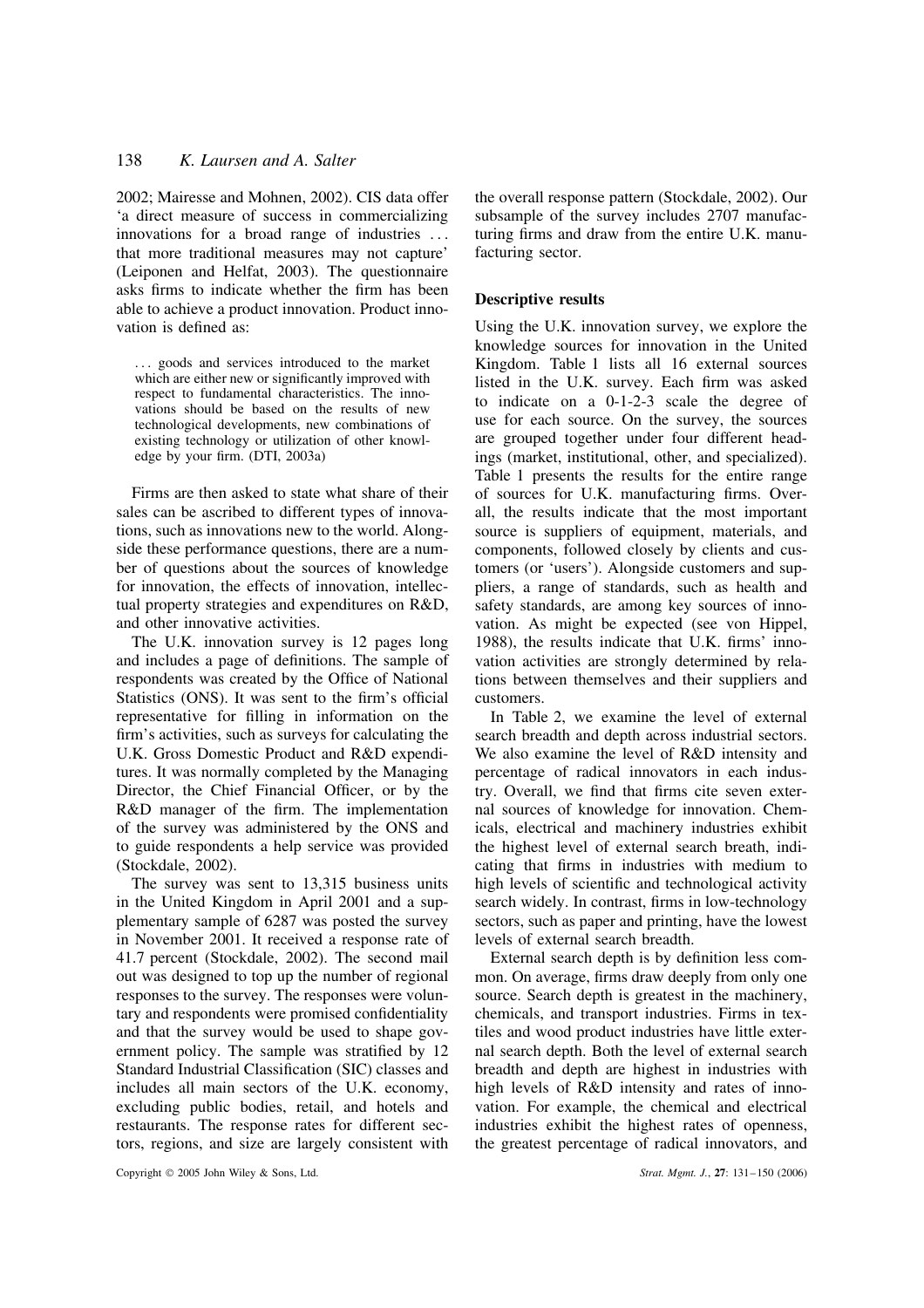| <b>Type</b>   | Knowledge source                                              | Percentages |     |        |      |  |
|---------------|---------------------------------------------------------------|-------------|-----|--------|------|--|
|               |                                                               | Not used    | Low | Medium | High |  |
| Market        | Suppliers of equipment, materials, components, or software    | 32          | 20  | 32     | 15   |  |
|               | Clients or customers                                          | 34          | 22  | 28     | 16   |  |
|               | Competitors                                                   | 46          | 27  | 20     | 6    |  |
|               | Consultants                                                   | 62          | 22  | 13     | 3    |  |
|               | Commercial laboratories/R&D enterprises                       | 73          | 18  |        |      |  |
| Institutional | Universities or other higher education institutes             | 73          | 17  | 8      | 2    |  |
|               | Government research organizations                             | 82          | 14  | 3      |      |  |
|               | Other public sector, e.g., business links, government offices | 76          | 17  | 6      |      |  |
|               | Private research institutes                                   | 82          | 14  | 4      |      |  |
| Other         | Professional conferences, meetings                            | 58          | 27  | 12     | 2    |  |
|               | Trade associations                                            | 52          | 28  | 17     | 3    |  |
|               | Technical/trade press, computer databases                     | 47          | 27  | 22     | 4    |  |
|               | Fairs, exhibitions                                            | 42          | 28  | 23     |      |  |
| Specialized   | Technical standards                                           | 43          | 23  | 23     | 11   |  |
|               | Health and safety standards and regulations                   | 37          | 24  | 27     | 12   |  |
|               | Environmental standards and regulations                       | 39          | 26  | 24     | 11   |  |
| Average       |                                                               | 55          | 22  | 17     | 6    |  |

Table 1. Sources of information and knowledge for innovation activities in U.K. manufacturing firms, year 2000  $(n = 2707)$ 

Table 2. Breadth and depth by industry

|                         | No. of firms | Percentage of firms<br>that introduced a<br>product new to the<br>world | Average R&D<br>intensity | Breadth mean | Depth mean |
|-------------------------|--------------|-------------------------------------------------------------------------|--------------------------|--------------|------------|
| Food, drink and tobacco | 212          | 12.26                                                                   | 0.13                     | 7.23         | 0.84       |
| <b>Textiles</b>         | 157          | 13.38                                                                   | 0.10                     | 6.12         | 0.59       |
| Wood                    | 156          | 11.54                                                                   | 0.10                     | 6.37         | 0.75       |
| Paper and printing      | 249          | 11.25                                                                   | 0.47                     | 5.87         | 0.94       |
| Chemicals               | 114          | 33.33                                                                   | 2.95                     | 9.95         | 1.23       |
| <b>Plastics</b>         | 135          | 21.48                                                                   | 0.63                     | 6.84         | 1.09       |
| Non-metallic minerals   | 71           | 15.49                                                                   | 0.21                     | 6.17         | 0.96       |
| Basic metals            | 54           | 7.41                                                                    | 0.15                     | 7.98         | 1.07       |
| Fabric. metal products  | 293          | 9.90                                                                    | 0.12                     | 5.70         | 0.72       |
| Machinery               | 210          | 21.90                                                                   | 0.68                     | 8.59         | 1.27       |
| Electrical              | 444          | 23.65                                                                   | 1.40                     | 8.86         | 1.15       |
| <b>Transport</b>        | 279          | 15.05                                                                   | 0.36                     | 7.51         | 1.18       |
| Other                   | 333          | 11.11                                                                   | 0.33                     | 6.52         | 0.77       |
| Average                 |              | 15.98                                                                   | 0.59                     | 7.21         | 0.97       |

the largest R&D intensity among all manufacturing industries. However, there is no simple one-to-one relationship between innovativeness and openness at the industry level. This is reflected in the fact that some industries, such as basic metals, exhibit low rates of innovation, and broad and deep search patterns. One explanation for the difference between patterns of search and innovativeness across industries may be related to the complexity of technological knowledge bases in different industries. In industries where there are simple technologies but high levels of innovation, patterns of innovative search may be narrower than in industries where there are complex technologies but low rates of innovation. Accordingly, more research on the sources and determinants of external search at the firm and industry level will be required in the future to better understand the complex relationship among innovativeness, search, and R&D intensity.

Copyright 2005 John Wiley & Sons, Ltd. *Strat. Mgmt. J.*, **27**: 131–150 (2006)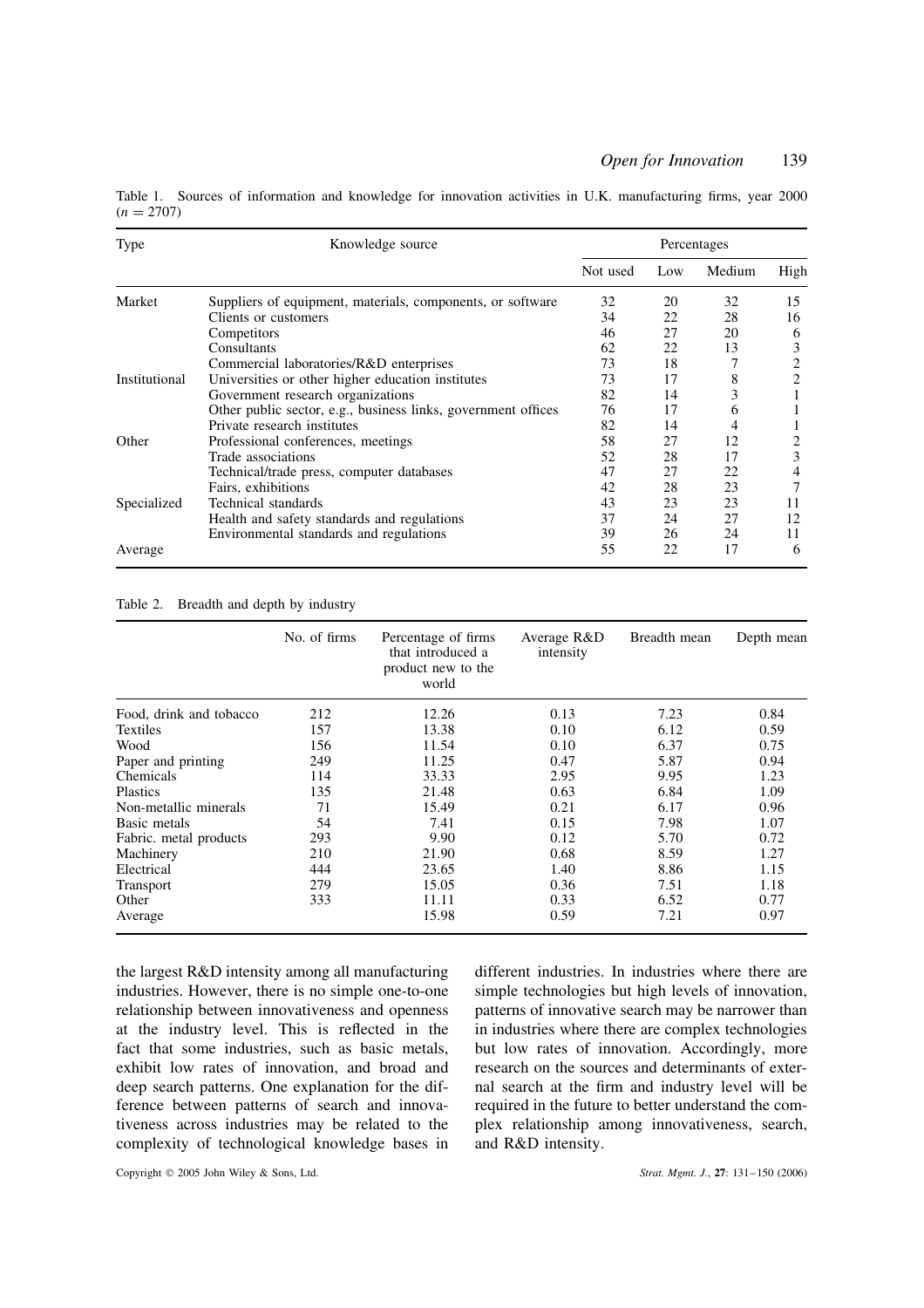#### **Measures**

#### *Dependent variable*

We use three proxies aimed at reflecting various types of innovative performance by firms. First, we use a variable aimed at indicating the ability of the firm to produce radical innovations. This variable is measured as the fraction of the firm's turnover relating to products new to the world market (INNWORLD). In addition, we add two variables as proxies for incremental innovation. First, we include a variable expressing the fraction of the firm's turnover pertaining to products new to the firm (INNFIRM) and another variable expressing the fraction of the firm's turnover pertaining to products significantly improved (INNIMP). The two latter variables are mutually exclusive since they—together with unchanged or only marginally modified products—add up to 100%.

#### *Independent variables*

As determinants of innovative performance, we introduce two new variables reflecting openness in terms of external search strategies of firms.<sup>2</sup> The first new variable is termed BREADTH and is constructed as a combination of the 16 sources of knowledge or information for innovation listed in Table 1 of this paper. As a starting point, each of the 16 sources are coded as a binary variable, 0 being no use and 1 being use of the given knowledge source. Subsequently, the 16 sources are simply added up so that each firm gets a 0 when no knowledge sources are used, while the firm gets the value of 16, when all knowledge sources are used. In other words, it is assumed that firms that use higher numbers of sources are more 'open', with respect to search breadth, than firms that are not. Although our variable is a relatively simple construct, it has a high degree of internal consistency (Cronbach's alpha coefficient  $= 0.93$ ).

External search depth is defined as the extent to which firms draw intensively from different search channels or sources of innovative ideas. Accordingly, the second variable is named DEPTH and is constructed using the same 16 sources of knowledge as those used in constructing BREADTH. In this case each of the 16 sources are coded with 1 when the firm in question reports that it uses the source to a high degree and 0 in the case of no, low, or medium use of the given source. As in the case of BREADTH, the 16 sources are subsequently added up so that each firm gets a score of 0 when no knowledge sources are used to a high degree, while the firm gets the value of 16 when all knowledge sources are used to a high degree (Cronbach's alpha coefficient  $= 0.76$ ). Again, it is assumed that firms that use higher numbers of sources are more 'open' with respect to search depth than firms that are not.

As a test of the robustness of the results for the measure of external search depth, we calculate an alternative measure (DEPTH COLLAB) by looking at whether or not the firm in question has formal innovation collaboration links with different external sources. This variable is based on a subsequent question on the U.K. innovation survey. The survey lists eight different external partners, including: (1) suppliers, (2) clients or customers, (3) competitors, (4) consultants, (5) commercial laboratories/R&D enterprises, (6) universities or other higher education institutes, (7) government research organizations, or (8) private research institutes. As in the case of BREADTH and DEPTH, the eight dummies are subsequently added up so that each firm gets a score of 0 when no partners are used, while the firm gets a value of 8 when the firm is collaborating with all potential collaboration partners (Cronbach's alpha coefficient  $= 0.83$ ).

Although the list of sources on the questionnaire is not fully comprehensive, it is extensive and the items are not mutually exclusive. It reflects a wide range of sources of innovation, including suppliers, clients, and competitors as well as general institutions operating inside the innovation system, such as regulations and standards. The sources listed in the survey overlap with the resources and institutions that are considered part of the national innovation system (Lundvall, 1992; Nelson, 1993; Spencer, 2001). Although the introduction of any variable into a well-established area of research is always contentious, the introduction of the two new variables to reflect the openness of innovative search does enable researchers to better explore the link between innovative search and innovative performance.

<sup>2</sup> However, a very similar variable to that of the variable measuring search breadth has been used by Laursen and Salter (2003) as a predictor of the propensity of firms to use knowledge developed at universities. Also Leiponen and Helfat (2003) use a similar search breadth variable.

Copyright 2005 John Wiley & Sons, Ltd. *Strat. Mgmt. J.*, **27**: 131–150 (2006)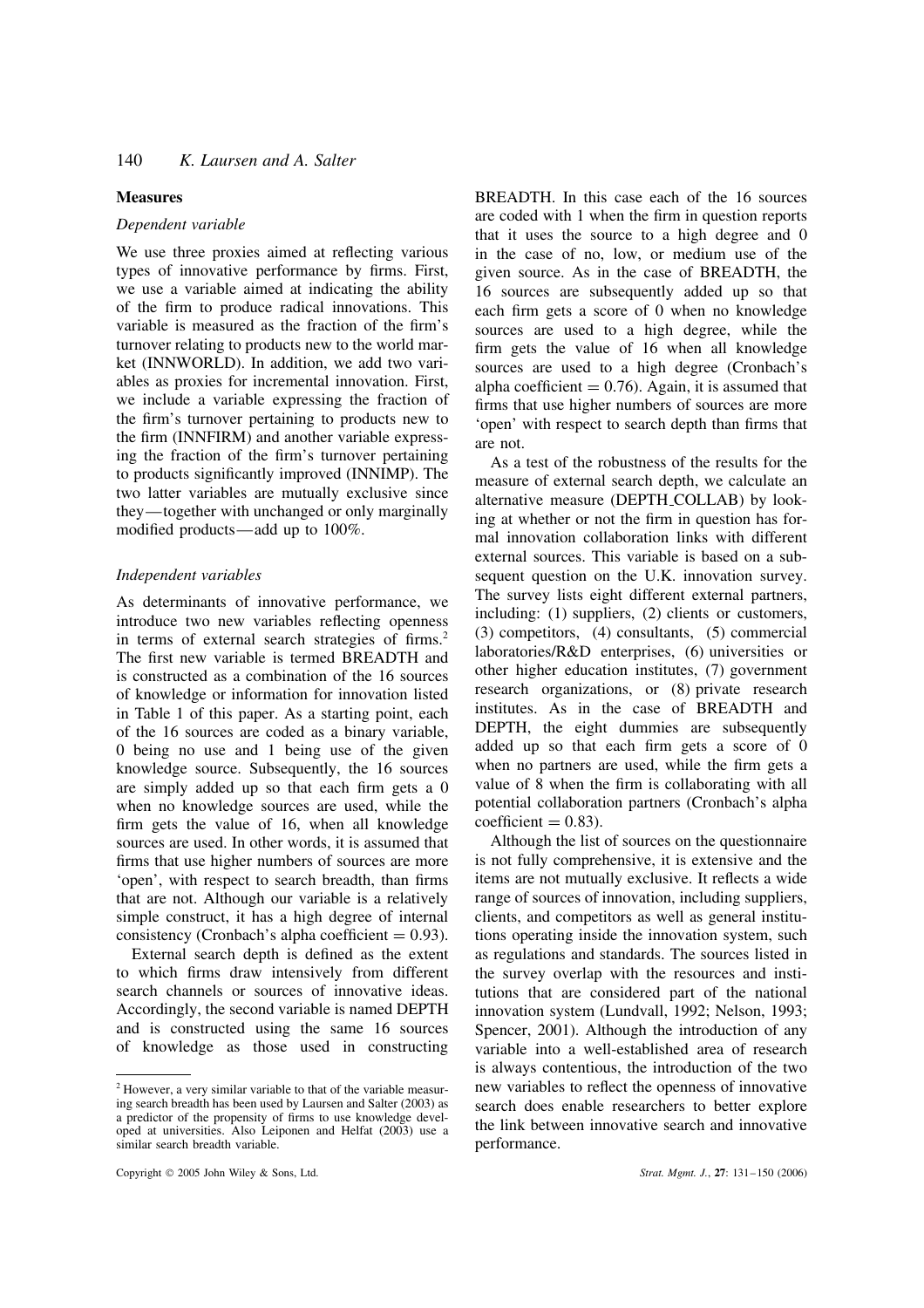#### *Control variables*

We include a measure of R&D intensity (RDINT), measured as firm R&D expenditure divided by firm sales, in order both to control the effect on R&D on innovative performance and in order to test Hypothesis 5. The numerator is taken from the U.K. innovation survey, while the denominator firm turnover or sales is based on Office of National Statistics register data, supplied with the survey data.

Given that many studies of innovation have found that a key source for innovations are lead users, we include a variable reflecting the use of lead users in innovation (Rothwell *et al*., 1974; Urban and von Hippel, 1988; von Hippel, 1988). The variable (USER) is constructed based on the 'clients or customers' source of knowledge for innovation listed in Table 1. Simply the variable takes the value of 1 when the firm indicates that it uses clients or customers to a high degree as sources of information and knowledge for innovation activities, and 0 otherwise. Moreover, we include firm size and whether or not the firm was a recent start-up. Firm size (expressed in logarithms) is measured by the number of employees (LOGEMP). Whether or not the firm was a start-up in the period 1998–2000 (STARTUP) is based on a question on the survey concerning whether or not the firm was established during that period. In addition, we control for the size of the perceived product market (GEOMAR-KET). The variable measures whether the largest market of the firm is perceived to be local, regional, national, or international. This variable takes the values from 1 to 4, with 1 corresponding to 'local' and 4 corresponding to 'international'. Furthermore—and using a binary variable—we control for whether or not firms engaged in collaboration arrangements on innovation activities (COLLAB), a supplementary question on the survey. Finally, we include 13 industry controls to account for different propensities to innovate across industries.

#### **Statistical method and results**

The dependent variable in the regression model is (double) censored, since the variable is the percentage of innovative sales and therefore by definition ranges between 0 and 100. Accordingly, a Tobit analysis is applied (see Greene, 2000: 905–926).

However, the assumption of normality of residuals in the standard Tobit model is not satisfied in our case. Under these conditions, the maximum likelihood estimators of the standard Tobit model are not consistent. Alternative specifications of the Tobit model have been formulated that account for departures of the distributions from normality (see Greene, 2000: 916). The variables reflecting the innovative performance of firms are highly skewed and, accordingly, the pattern observed in the empirical distribution is better represented by lognormal distributions. Other studies, facing similar problems in terms of similar characteristics of skewness and departure from normality, have proposed a log-transformation of the Tobit model with a multiplicative exponential error term (Filippucci, Drudi, and Papalia, 1996; Papalia and Di Iorio, 2001). We apply this approach to the study of innovative performance and assume a lognormal distribution for the residuals of the Tobit model. $3$ This model introduces a latent variable, INN<sup>∗</sup> , as a logarithmic transformation of an observed measure of innovative performance, INN: that is,  $INN^* = ln(1 + INN)$ . It is then assumed that the latent variable of innovative performance of a firm *i* is a function of a number of explicative variables.

Descriptive statistics are given in Table 3. From the table it can be seen that on, average, 2.81 percent of firms' turnover can be attributed to products new to the world (INNWORLD), while 4.94 percent of firms' turnover pertain to innovations new to the firm (INNFIRM). 4.72 percent can be attributed to turnover in significantly improved products (INNIMP). Moreover, on average, firms use about seven sources of knowledge for their innovative activities, but they use only about one source deeply. Simple correlations between our explanatory variables can be found in the Appendix.

The results of the Tobit regression analysis can be found in Table 4. We find strong support for the hypothesis asserting that external search breadth is curvilinearly—taking an inverted U-shape—related to innovative performance (Hypothesis 1). First, the parameter for external BREADTH is significant and positive for all degrees of novelty of innovation (INNWORLD,

Copyright 2005 John Wiley & Sons, Ltd. *Strat. Mgmt. J.*, **27**: 131–150 (2006)

<sup>&</sup>lt;sup>3</sup> However, it should be noted that the lognormal transformation neither changes the signs nor the significance of parameters for the key variables in the subsequent estimations. Nor does the transformation change the relative sizes of the parameters for the search variables.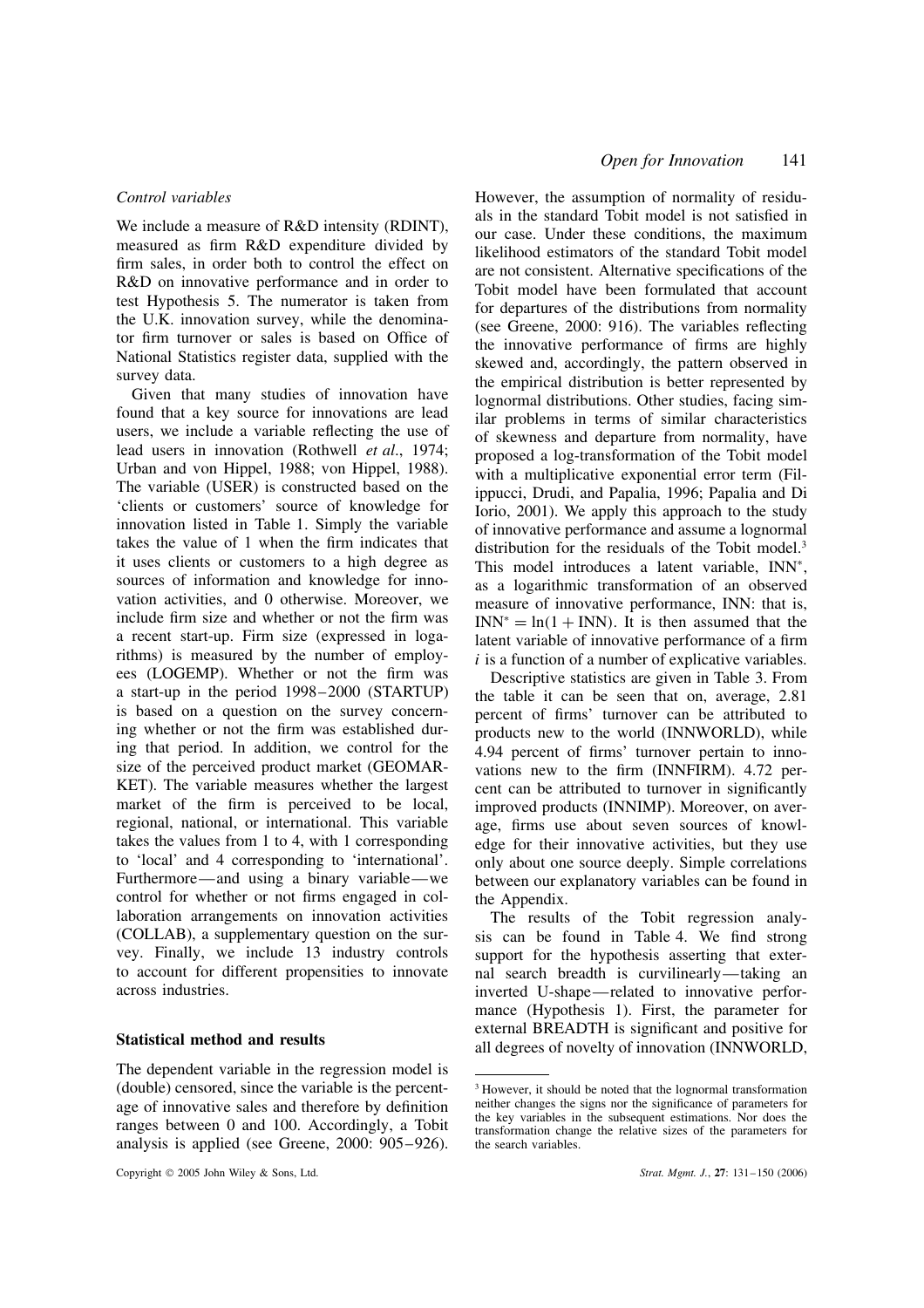|                  | No. of firms | Mean | S.D.  | Minimum | Maximum |
|------------------|--------------|------|-------|---------|---------|
| <b>INNWORLD</b>  | 2707         | 2.81 | 11.43 | 0       | 100     |
| <b>INNFIRM</b>   | 2687         | 4.94 | 13.97 |         | 100     |
| <b>INNIMP</b>    | 2687         | 4.72 | 12.95 |         | 100     |
| <b>BREADTH</b>   | 2707         | 7.22 | 5.30  |         | 16      |
| <b>DEPTH</b>     | 2707         | 0.96 | 1.68  |         | 16      |
| DEPTH COLLAB     | 2707         | 0.38 | 1.14  |         | 8       |
| <b>RDINT</b>     | 2707         | 0.60 | 3.82  |         | 90.6    |
| <b>USER</b>      | 2707         | 0.16 | 0.37  |         |         |
| <b>LOGEMP</b>    | 2707         | 4.14 | 1.42  |         | 9.0     |
| <b>STARTUP</b>   | 2707         | 0.06 | 0.24  |         |         |
| <b>GEOMARKET</b> | 2707         | 2.78 | 0.90  |         | 4       |
| <b>COLLAB</b>    | 2707         | 0.16 | 0.37  |         |         |

Table 4. Tobit regression, explaining innovative performance across UK manufacturing firms

| Model                            | I           |                 | $\mathbf{I}$ |                | Ш             |       |  |
|----------------------------------|-------------|-----------------|--------------|----------------|---------------|-------|--|
| Dependent variables              |             | <b>INNWORLD</b> |              | <b>INNFIRM</b> | <b>INNIMP</b> |       |  |
| Independent variables            | Coefficient | S.E.            | Coefficient  | S.E.           | Coefficient   | S.E.  |  |
| <b>BREADTH</b>                   | $0.549***$  | 0.091           | $0.617***$   | 0.063          | $0.795***$    | 0.086 |  |
| <b>BREADTH2</b>                  | $-0.024***$ | 0.005           | $-0.027***$  | 0.004          | $-0.033***$   | 0.005 |  |
| <b>DEPTH</b>                     | $0.370**$   | 0.167           | $0.203*$     | 0.112          | $-0.029$      | 0.136 |  |
| DEPTH <sub>2</sub>               | $-0.057**$  | 0.023           | $-0.031**$   | 0.015          | $-0.015$      | 0.018 |  |
| <b>RDINT</b>                     | $0.072***$  | 0.023           | $0.069***$   | 0.018          | $0.037***$    | 0.022 |  |
| <b>USER</b>                      | $0.714**$   | 0.332           | 0.275        | 0.236          | $0.912***$    | 0.291 |  |
| <b>LOGEMP</b>                    | 0.026       | 0.093           | $0.117*$     | 0.065          | $0.196**$     | 0.081 |  |
| <b>STARTUP</b>                   | $-0.022$    | 0.518           | 0.333        | 0.349          | $-1.656***$   | 0.519 |  |
| STARTUP $\times$ RDINT           | 22.497      | 14.561          | 15.419       | 11.537         | 0.263         | 7.659 |  |
| <b>GEOMARKET</b>                 | $0.739***$  | 0.166           | $0.546***$   | 0.111          | $0.621***$    | 0.140 |  |
| <b>COLLAB</b>                    | $1.677***$  | 0.287           | $1.456***$   | 0.202          | $1.565***$    | 0.248 |  |
| Industry dummies                 | Yes         |                 | Yes          |                | Yes           |       |  |
| No. of obs                       | 2707        | 2687            |              |                | 2687          |       |  |
| No. of left-censored obs         | 2307        | 1986            |              |                | 2123          |       |  |
| No. of right-censored obs.<br>16 |             | 21              |              |                | 6             |       |  |
| Log likelihood<br>$-1681.2$      |             | $-2487.3$       |              | $-2186.2$      |               |       |  |
| Chi-square                       | 324.4***    | 595.5***        |              |                | 533.5***      |       |  |
| Pseudo $R^2$                     | 0.09        |                 | 0.11         | 0.11           |               |       |  |

One-tailed *t*-test applied. <sup>∗</sup> *p <* 0*.*10; ∗∗ *p <* 0*.*05; ∗∗∗ *p <* 0*.*01

INNFIRM, INNIMP), showing that the breadth of openness of firms' innovative search is an important factor in explaining innovative performance. Second, the parameter for BREADTH squared is significant as well, showing that when firms use too many sources in their search for innovation there are decreasing returns. From Figure 1 it can be seen that, in the case of innovations new to the world (INNWORLD), the point where search appears to have negative consequences for performance—what could be called the 'tipping point'—is at 11 sources, so that if firms use more than 11 sources of external knowledge for their innovative activities negative returns set in. However, although the model *predicts* negative returns, we can only conclude that there are decreasing returns from a negative and significant squared term, since the downward bend of the curve may not be statistically significant. In order to investigate this issue, we estimate a model where we replace BREADTH with a set of dummies, where the benchmark dummy is one, when BREADTH

Copyright 2005 John Wiley & Sons, Ltd. *Strat. Mgmt. J.*, **27**: 131–150 (2006)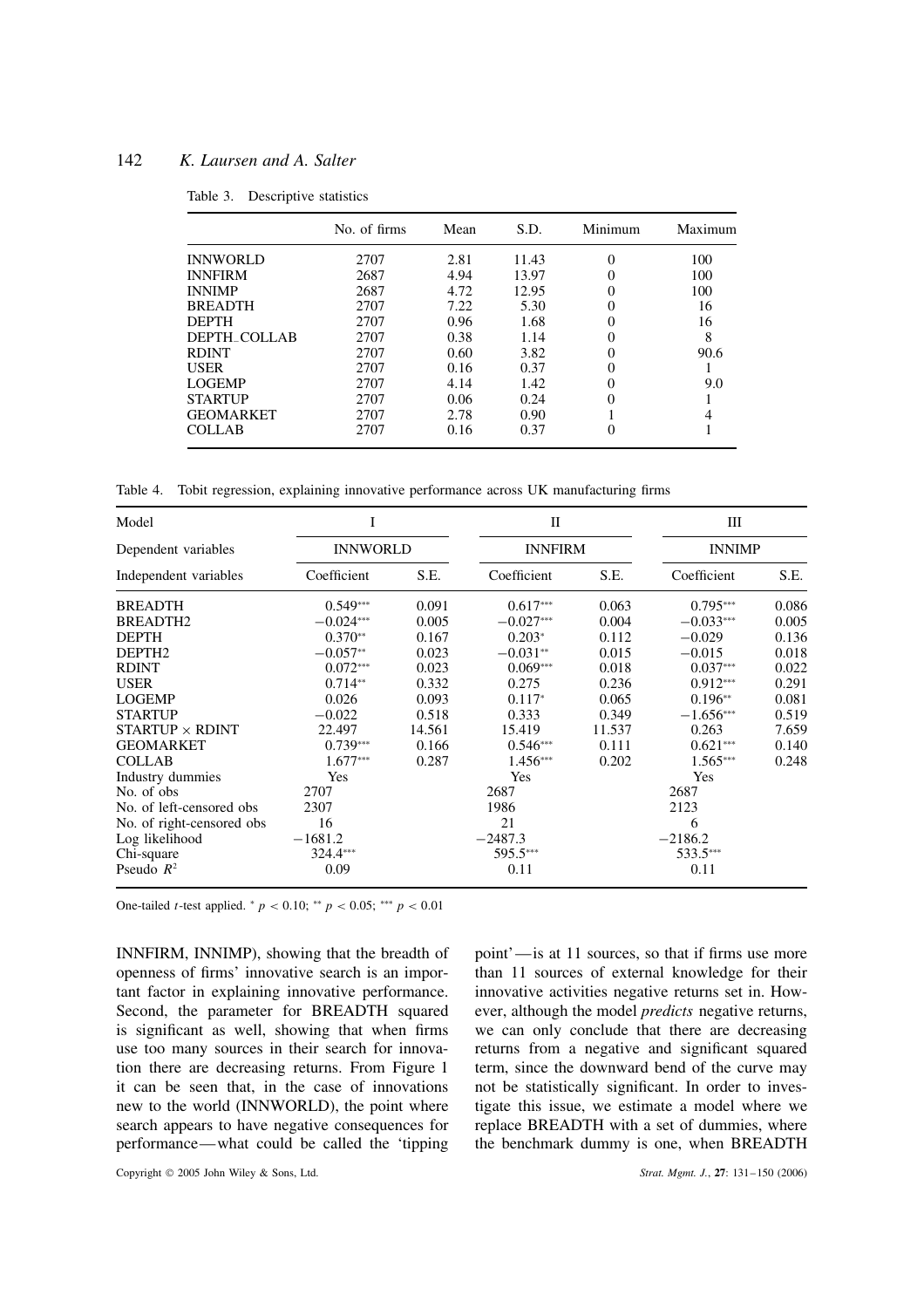

Figure 1. Predicted relationship between innovative performance and the breadth of search through external sources of innovation

takes the values of  $9-14$  (i.e., a range around the 'tipping point'); 0 otherwise. $4 \text{ In a similar fashion},$ we create dummies for the ranges of 0 sources; 1–4 sources; 5–8 sources; and for 9–16 sources. The results of this exercise are reported in Table 5, Model IV (for reasons of space, the results are reported for INNWORLD only). The results show that the dummies below the benchmark all have a negative sign—as expected—but only the dummy for the value of 0 is significant. The dummy above the benchmark is positive but insignificant. Further experimentation with dummies reveals that if a dummy for the value of 16 sources is created separately (not shown for reasons of space), such a dummy gets a negative sign, but it is not significantly different from the benchmark at a conventional level of significance. The results indicate that while there are decreasing returns in innovation for increased openness in terms of breadth, no negative returns are to be detected.

We find rather strong support for the hypothesis that external search depth—the extent to which firms draw intensively from different sources of innovative ideas—is curvilinearly (taking an inverted U-shape) related to innovative performance (Hypothesis 2), since the variable measuring the DEPTH of openness and the squared term are both significant and have the expected signs for INNWORLD and INNFIRM. However, for INNIMP the parameters are not significant. From Figure 2 it can be seen that in the case of INNWORLD the 'tipping point' is three sources, so that if firms use more than three sources of external knowledge deeply in their innovative activities, decreasing returns are likely to set in. As in the case of BREATH, we cannot be sure that there are statistically significant negative returns, although such returns are predicted by our model. In order to test for negative returns, we again use the dummy variable approach. In the case of DEPTH, we create a benchmark for the values 2–4 sources. The two dummies created for values below the benchmark are for 0 and for 1 source respectively, while the dummies above the benchmark are for 5–8 sources and for 9–16 sources. The results of this analysis are also reported in Table 5, Model IV. The results show that below the benchmark the dummy for 0 sources is negative and significant. The dummies above the benchmark are both negative, but only the dummy for the value of 9–16 sources is significant at the 10 percent level. Accordingly, the results indicate that while there are decreasing returns in innovation for increased openness in terms of external search depth, there are negative returns for 9–16 sources only.

The results using the alternative measure of external search depth DEPTH COLLAB can be found in Table 5, Model V. As in the

<sup>4</sup> We are grateful to Bronwyn Hall for the suggestion of this econometric approach.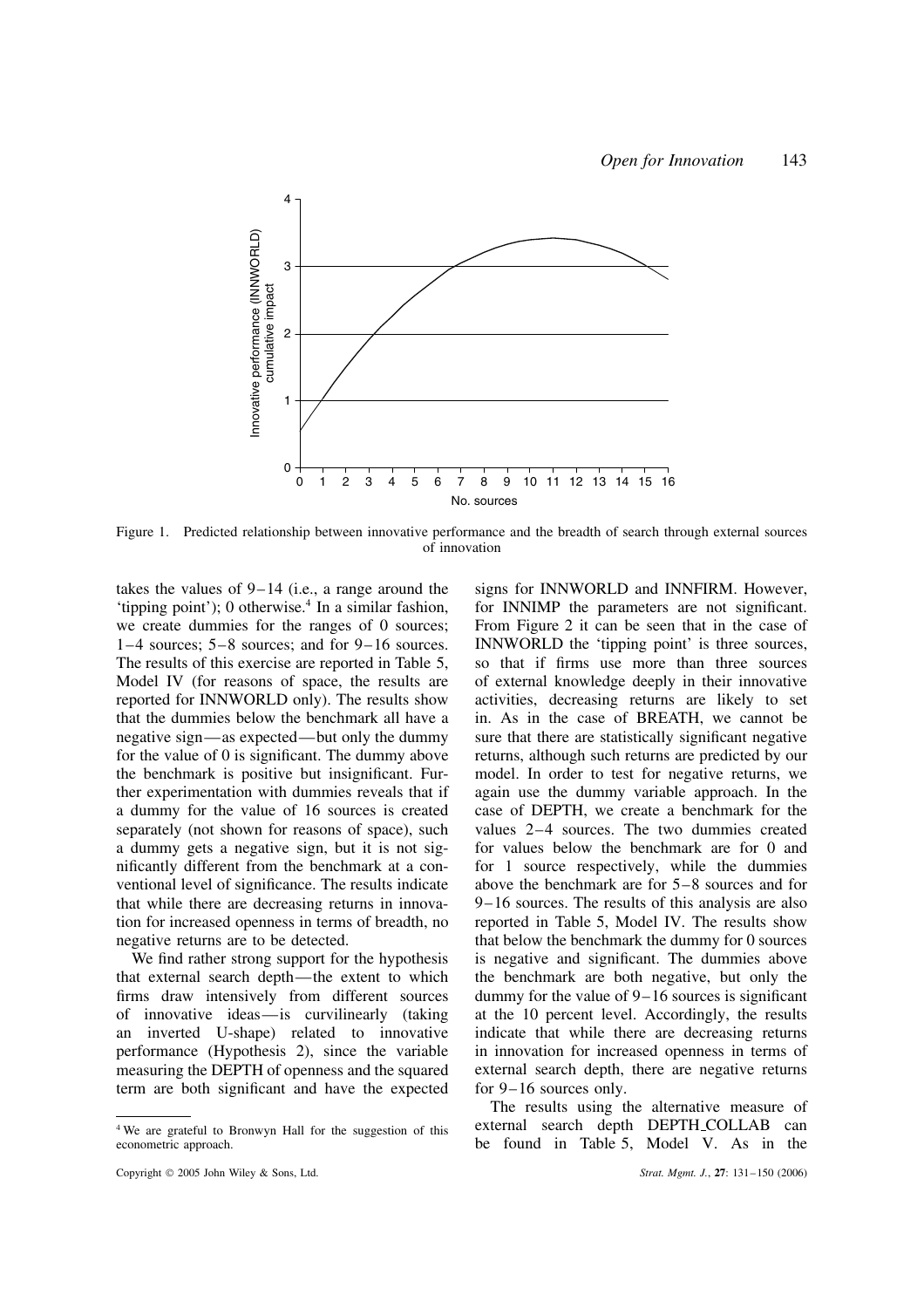Table 5. Tobit regression, explaining innovative performance (INNWORD) across U.K. manufacturing firms  $(n = 2707)$ 

| Model                         | IV               |        | $\mathbf V$ |        | VI          |        | VII         |        |
|-------------------------------|------------------|--------|-------------|--------|-------------|--------|-------------|--------|
| Independent variables         | Coefficient      | S.E.   | Coefficient | S.E.   | Coefficient | S.E.   | Coefficient | S.E.   |
| <b>BREADTH</b>                |                  |        | $0.591***$  | 0.090  | $0.386***$  | 0.106  | $0.536***$  | 0.091  |
| <b>BREADTH2</b>               |                  |        | $-0.027***$ | 0.005  | $-0.016***$ | 0.006  | $-0.023***$ | 0.005  |
| <b>DEPTH</b>                  |                  |        |             |        |             |        | $0.366**$   | 0.166  |
| DEPTH <sub>2</sub>            |                  |        |             |        |             |        | $-0.052**$  | 0.023  |
| DEPTH_COLLAB                  |                  |        | $0.878***$  | 0.224  |             |        |             |        |
| DEPTH_COLLAB2                 |                  |        | $-0.072*$   | 0.039  |             |        |             |        |
| DEPTH_B $(th = 2)$            |                  |        |             |        | $0.392***$  | 0.125  |             |        |
| DEPTH_B2 $(th = 2)$           |                  |        |             |        | $-0.030***$ | 0.009  |             |        |
| DUM BREADTH, 0 sources        | $-3.789***$      | 0.602  |             |        |             |        |             |        |
| DUM BREADTH, 1-4 sources      | $-0.604$         | 0.402  |             |        |             |        |             |        |
| DUM BREADTH, 5-8 sources      | $-0.088$         | 0.304  |             |        |             |        |             |        |
| DUM BREADTH, 9-14 sources     | <b>Benchmark</b> |        |             |        |             |        |             |        |
| DUM BREADTH, 15-16 sources    | 0.166            | 0.347  |             |        |             |        |             |        |
| DUM DEPTH, 0 sources          | $-0.699*$        | 0.345  |             |        |             |        |             |        |
| DUM DEPTH, 1 sources          | 0.204            | 0.352  |             |        |             |        |             |        |
| DUM DEPTH, 2-4 sources        | <b>Benchmark</b> |        |             |        |             |        |             |        |
| DUM DEPTH, 5-8 sources        | $-0.385$         | 0.517  |             |        |             |        |             |        |
| DUM DEPTH, 9-16 sources       | $-3.394*$        | 2.054  |             |        |             |        |             |        |
| <b>RDINT</b>                  | $0.069***$       | 0.024  | $0.067***$  | 0.023  | $0.068***$  | 0.023  | $0.299***$  | 0.098  |
| <b>BREADTH</b> $\times$ RDINT |                  |        |             |        |             |        | $-0.016**$  | 0.008  |
| $DEF H \times R$ DINT         |                  |        |             |        |             |        | $-0.015**$  | 0.009  |
| <b>USER</b>                   | 0.534            | 0.336  | $0.873***$  | 0.287  | $0.812***$  | 0.295  | $0.717**$   | 0.330  |
| <b>LOGEMP</b>                 | 0.047            | 0.092  | 0.022       | 0.093  | 0.019       | 0.093  | 0.066       | 0.093  |
| <b>STARTUP</b>                | 0.060            | 0.518  | 0.088       | 0.515  | $-0.035$    | 0.519  | 0.042       | 0.515  |
| STARTUP $\times$ RDINT        | 21.384           | 13.704 | 20.600      | 13.817 | 25.607*     | 14.999 | 15.310      | 15.132 |
| <b>GEOMARKET</b>              | $0.722***$       | 0.165  | $0.735***$  | 0.166  | $0.739***$  | 0.166  | $0.728***$  | 0.165  |
| <b>COLLAB</b>                 | $1.669***$       | 0.283  |             |        | $1.682***$  | 0.286  | $1.671***$  | 0.285  |
| Industry dummies              | Yes              |        | Yes         |        | Yes         |        | Yes         |        |
| Log likelihood                | $-1669.9$        |        | $-1684.2$   |        | $-1678.8$   |        | $-1675.4$   |        |
| Chi-square                    | 347.1***         |        | 318.4***    |        | 329.4***    |        | 336.0***    |        |
| Pseudo $R^2$                  | 0.09             |        | 0.09        |        | 0.09        |        | 0.09        |        |

One-tailed *t*-test applied. \*  $p < 0.10$ ; \*\*  $p < 0.05$ ; \*\*\*  $p < 0.01$ 

case of the DEPTH variable, we detect a curvilinear relationship with INNWORLD, since the DEPTH COLLAB variable and the squared term are both significant and have the expected signs. Consequently, this additional analysis gives further support to Hypothesis 2. As an additional robustness check, we examine whether recoding DEPTH, so that it does not only include the importance of a given source being 'high,' but also being 'medium,' will affect the results. In Table 5, Model VI, we find that the results are indeed robust to such a change in specification. Again we find a positive impact, but with decreasing returns.

With respect to our hypothesis stating that the more radical the innovation, the less effective external search breadth will be on innovative performance (Hypothesis 3), we do find some evidence for the hypothesis from Table 4, Models I–III. In particular, the parameter for BREADTH in the case of INNWORLD is the smallest; INN-FIRM is higher; and the parameter for INNIMP is the highest. In other words, while the parameter for BREADTH is significant and positive for all degrees of novelty of innovation, the parameter is smaller the more radical the level of innovation.

However, we need to find out whether or not the observed differences in parameter sizes are significantly different. As a starting point, one would like to use an incremental *F*-test—utilizing the information in the constrained and unconstrained sum of squares—or a Wald test, utilizing the estimated coefficients and the variances/covariances of the estimates from the unconstrained model. The conventional tests are, however, devised to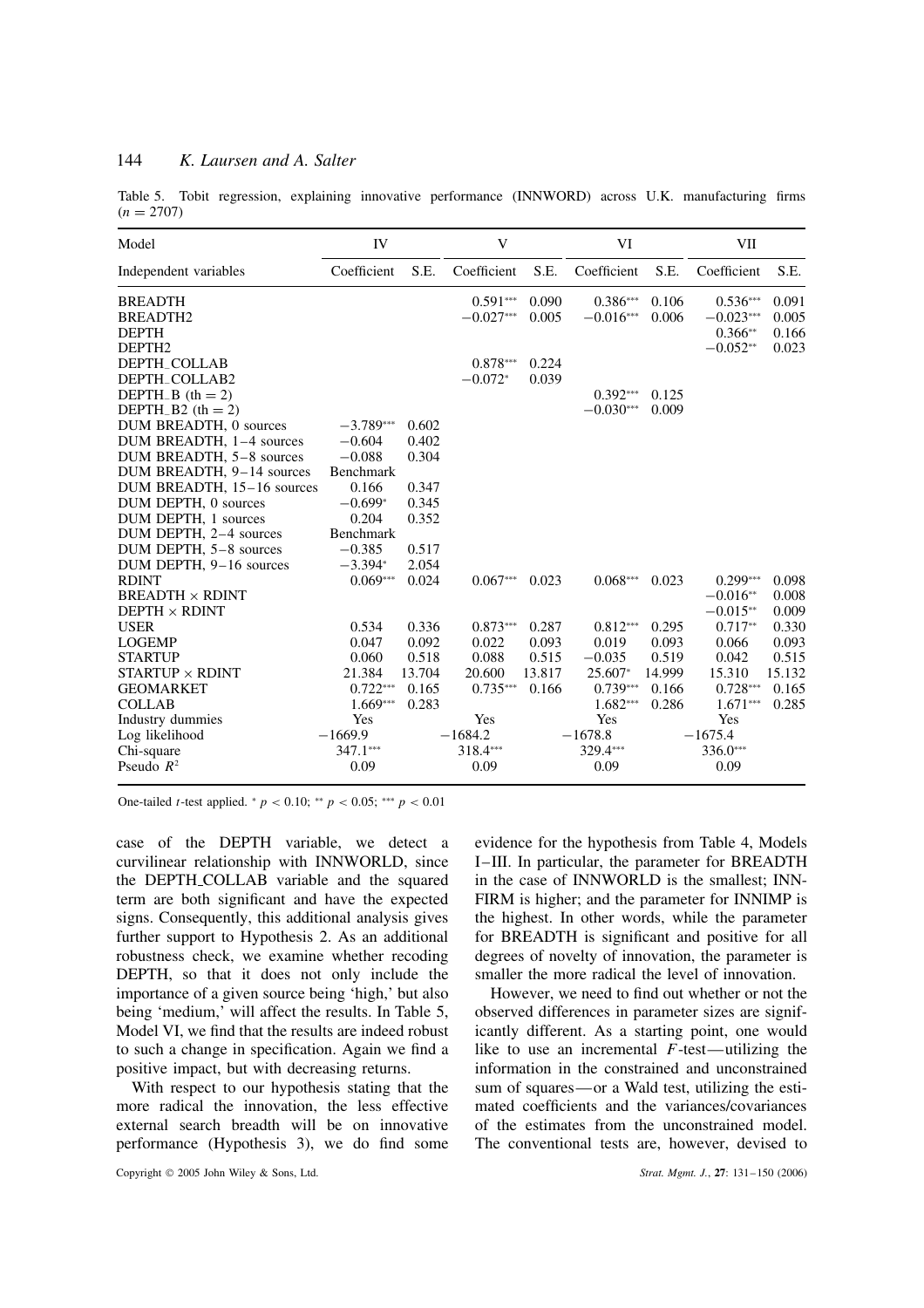

Figure 2. Predicted relationship between innovative performance and the depth of search through external sources of innovation

compare the sizes of parameters within the same regression model. Yet, in this case, we have coefficients for the same independent variables, but we have different dependent variables—and hence three separate regression models. Accordingly, we cannot use a conventional incremental *F*-test or a Wald test. We solved this potential problem by estimating three models where the dependent variables are the difference between the initial dependent variables (not shown for reasons of space). The outcome of this exercise shows that the size of the parameter in Model I (where the dependent variable is INNWORLD) for BREADTH is significantly smaller than the parameter in Model III (where the dependent variable is INNIMP) at the 1 percent level and that the parameter in Model I is significantly smaller than the parameter in Model II. Although the parameter in Model II is not significantly smaller than the parameter estimated in Model III, it can be concluded overall that the findings are largely consistent with Hypothesis 3 of this paper.

The hypothesis affirming that the more radical the innovation the more effective external search depth will be in shaping innovative performance (Hypothesis 4) finds support as well. The parameter for DEPTH of openness is the highest in the case of INNWORLD, while INNFIRM is lower and the parameter for INNIMP is the smallest to the extent that it is insignificant. Again we examine whether the parameters in the three models are significantly different. The results show that in the case of INNWORLD (Model I) the parameter for

DEPTH is significantly larger than for INNIMP (Model III) at the 5 percent level. The parameter for DEPTH in Model II is larger than the corresponding parameter in Model III (5 per cent level), but the parameter in Model I is not significantly larger than the parameter in Model II. Nevertheless, it can be concluded that, overall, the findings are generally consistent with Hypothesis 4.

We do not find support for the hypothesis suggesting that the R&D intensity of the firm is complementary to external search breadth and depth in shaping innovative performance (Hypothesis 5). In fact, from Model VII in Table 5, it can be seen that the interaction effects between R&D intensity and both BREADTH and DEPTH are significant at the 5 percent level, but they have negative signs, indicating a substitution effect between internal R&D and openness. The finding is the same when INNFIRM and INNIMP are included as dependent variables (the results of these estimations are not displayed for reasons of space). One likely interpretation of this result is that it is the product of the NIH syndrome—that greater attention to openness for external sources confronts internal resistance from some of the company's technical staff. Moreover, it may also be the result of an additional attention allocation problem, since ideas are produced both internally and externally.

Of our control variables, the parameters for R&D intensity (RDINT), the scope of the market (GEOMARKET), and collaboration in innovative activities (COLLAB) are consistently positive and significant in explaining the proportion of sales due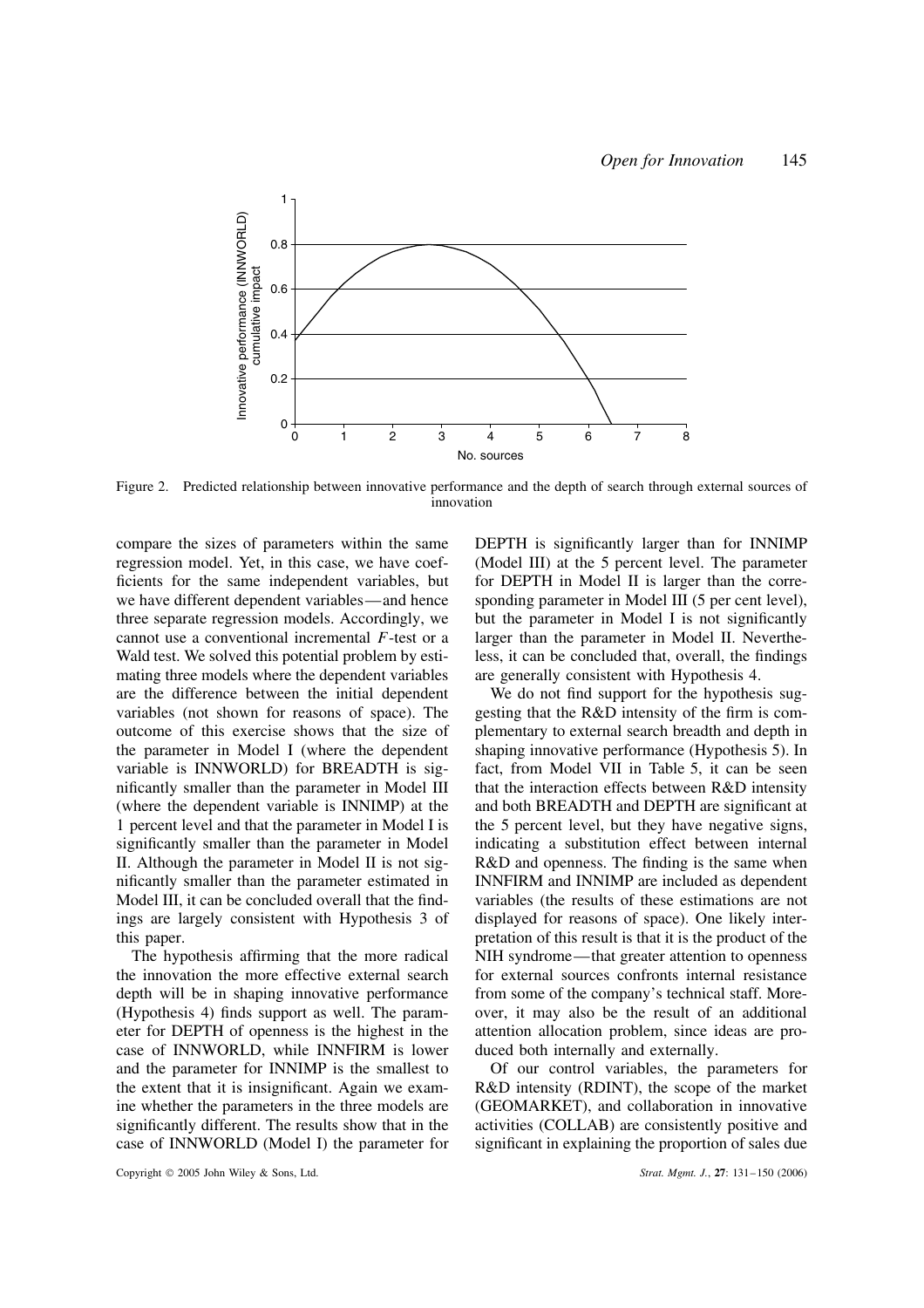to novel products no matter the degree of novelty of the product. The parameters for lead users (USER) are significant for radical and well as for incremental innovation, but not for the intermediate category (INNFIRM). The size of the firm only seems to matter for the two incremental types of innovation (INNFIRM and INNIMP), with larger firms having greater sales of new products as compared to smaller firms. For radical innovation, the size of the firm appears to have no bearing on its innovative performance. This finding is consistent with the findings from previous studies (see Cohen, 1995; Laursen and Foss, 2003). Whether or not the firm is a start-up has no positive influence on innovative performance, no matter whether or not this is conditional on the R&D intensity of the firm.

# **DISCUSSION AND CONCLUSIONS**

Firms are increasingly drawing in knowledge from external sources in their innovative activities. Modern innovation processes require firms to master highly specific knowledge about different users, technologies, and markets. To deepen our understanding about how firms draw knowledge from external sources, the present study examined the role of external search strategies in shaping innovative performance. In order to do so, we sought to extend conceptual understanding of innovative search processes. In particular, we introduced two new concepts—*external search breadth* and *external search depth* —to describe the character of a firm's strategies for accessing knowledge from sources outside of the firm. We have argued that firms who are more open to external sources or search channels are more likely to have a higher level of innovative performance. Openness to external sources allows firms to draw in ideas from outsiders to deepen the pool of technological opportunities available to them. As Chesbrough suggests, firms that are too internally focused may miss opportunities, as many knowledge sources necessary to achieve innovation can only be found outside the firm. The lack of openness of firms to their external environment may reflect an organizational myopia, indicating that managers may overemphasize internal sources and under emphasize external sources. Indeed, the results strongly suggest that searching widely and deeply across a variety of search channels can provide ideas and resources that help firms gain and exploit innovative opportunities.

Innovation search is, however, not costless. It can be time consuming, expensive, and laborious. Although we use a different approach, we confirm Katila and Ahuja's finding that 'over-search' may indeed hinder innovation performance. It appears that there are moments or tipping points after which openness—in terms of breadth and depth—can negatively affect innovative performance. The possibility of over-search helps to create a more nuanced view of the role of openness, search, and interaction. The optimistic view of search ascribed great importance to openness of firms to external sources in the development of new innovative opportunities. Our research supports this view, but it suggests that the enthusiasm for openness needs to be tempered by an understanding of the costs of such search efforts. It suggests external sources need to be managed carefully so that search efforts are not dissipated across too many search channels.

To gain further insight into the role of external search on innovative performance, we examined the importance of external search breadth and depth for different types of innovation. We found that external search depth is associated with radical innovation. In early stages of the product life cycle when the state of technology is in flux, innovative firms need to draw deeply from a small number of key sources of innovation, such as lead users, component suppliers, or universities. In these early stages, only a few actors may have knowledge of the key technologies underlying the evolution of the product. Innovators need to cling to these sources, drawing deeply from their knowledge and experience. As the technology and market mature and the network supporting innovation expands, more and more actors inside the innovation system retain specialist knowledge. In order to access the variety of knowledge sources in these networks, innovative firms need to scan across a wide number of search channels. In doing so, they seek to find new combinations of existing technologies to enable them to make significant improvements in their existing products.

To examine the relationship between the openness to external search activities and internal R&D, we interacted the measures of openness with R&D intensity. Our results indicate the existence of a substitution effect between the two activities. Accordingly, we have provided empirical content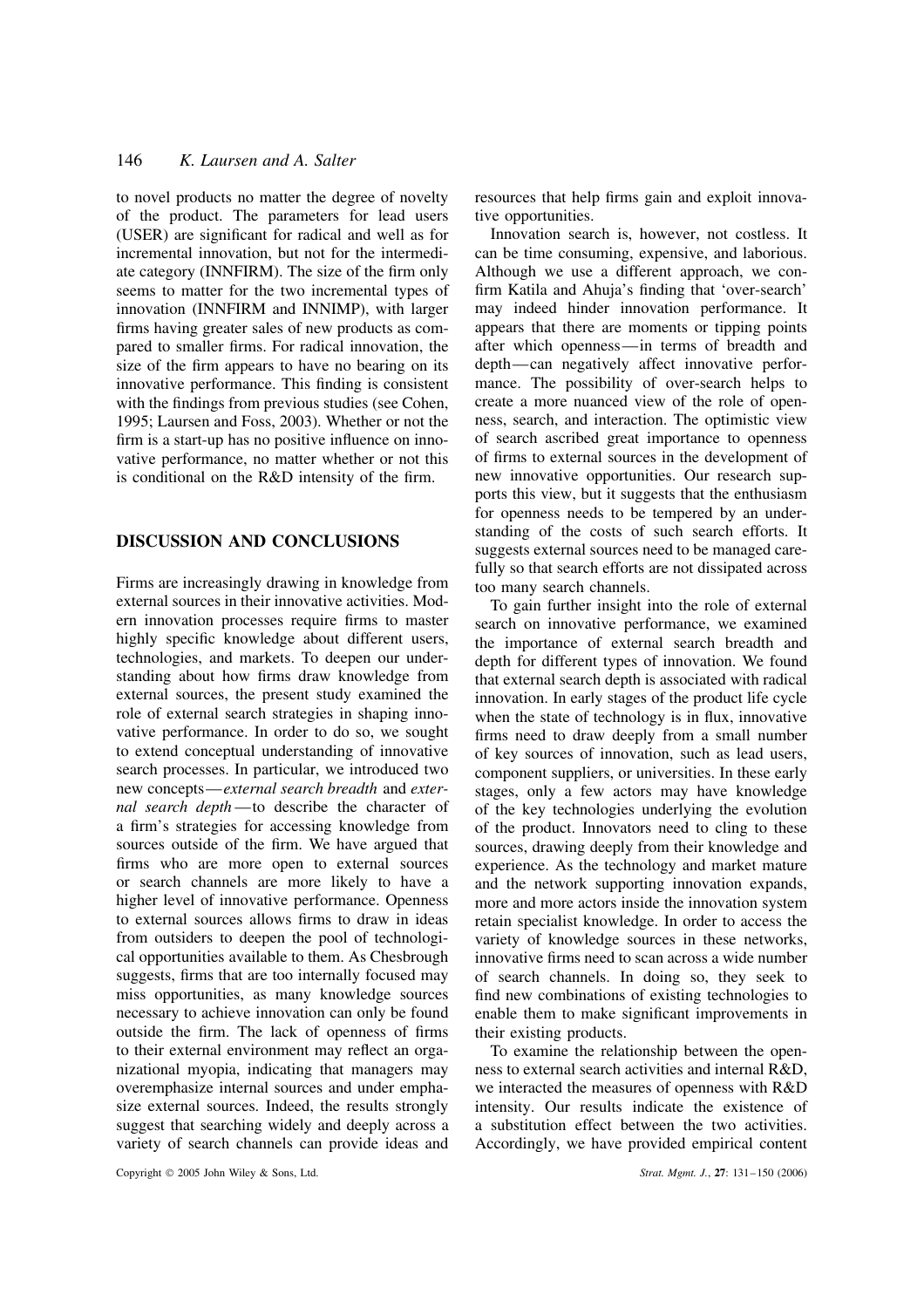to the often cited, but seldom-quantified, NIH syndrome (however, see Chesbrough and Tucci, 2004, in a different context).

### **Limitations and future research**

The analysis of large-scale databases (such as the U.K. innovation survey) poses many questions that cannot be investigated without more direct observational research methods. As Katila suggests, much greater knowledge is needed about how firms organize their search for external ideas for innovation. Most of the literature on search is based on indirect data and infers relationships from data and existing theoretical models. Yet the empirical base underlying these models is relatively slight and it would be extremely useful to develop a number of studies of how different organizations organize their search processes. In-depth case studies and observational research may allow for a more full description of how firms become trapped in the position of under- or over-search. New strategies for drawing in external knowledge, such as Proctor & Gamble's connect and develop, appear to provide promising approaches for enhancing innovative performance.

As pointed out earlier in this paper, a limitation of the framework proposed here is that it does not allow for the analysis of the importance of breadth and depth of external search to innovative performance within each individual knowledge channel. Future research should examine this issue by developing several fine-grained items for each of the knowledge sources. A further limitation of the present paper has to do with the fact that we have focused on the distinction between incremental and radical innovations only. For this reason, it remains unclear how the complexity of an innovation shapes the way firms search for new innovation opportunities. Past research suggests that firms producing simple or discrete technologies that are artefactually simple, that is, they involve relatively few components and clear interfaces between modules, or that rely on a small number of knowledge bases, will tend to search more narrowly than firms involved in the design and development of complex technologies (Nelson and Winter, 1982). Complex technologies, such as aeroengines, often require firms to master a wide number of different knowledge bases and to understand the interfaces and integration of a range of different components (Brusoni, Prencipe, and Pavitt, 2001). Also, the literature on architectural innovation suggests that changes in the integration and interfaces between modules may require firms to change their search strategies given that their past search activities are ill suited to understanding the new product architecture (Henderson and Clark, 1990). Future research on the relationship between innovative search and complexity could yield a new understanding of the cognitive and managerial challenges of organizational responses to significant technological change.

Another future research challenge is to understand changes in innovative search over time. Our approach focuses on innovative search and performance in one period and this remains a severe limitation of the study. However, with future innovation surveys, it will be possible to examine whether the search behavior of innovative firms has changed over time as suggested by Chesbrough. It may be too early to determine whether 'open innovation' represents a new model of the innovation process or whether it simply reflects a transitional strategy by a small number of relatively large U.S.-based firms. Indeed, it would be interesting to explore whether changes in the technology base of industries are reflected by changes in the search patterns of individual firms. It is possible to imagine that firms who are able to alter their search strategies to respond to major changes will exhibit better performance than firms who maintain the same search strategy over the same period. It may be that the ability of the firm to reconfigure its search strategies over time as a result of changes in the external environment is the key managerial challenge faced by 'open innovators.' Until greater research is undertaken on the nature of search over time, the full implications of the movement towards 'open innovation' will not be fully understood.

While the present study examined different external search strategies for innovative ideas across different knowledge sources, it did not investigate the role of the type and nature of the technological trajectory that a firm may be exploring (as in the case of Katila and Ahuja) and how its approach to this trajectory may influence its innovative performance. Future studies should relate external search across knowledge sources to internal technological search within different technological trajectories. In this context, Fleming and Sorenson's (2001) attempt to classify patent citations by different sources—such as academic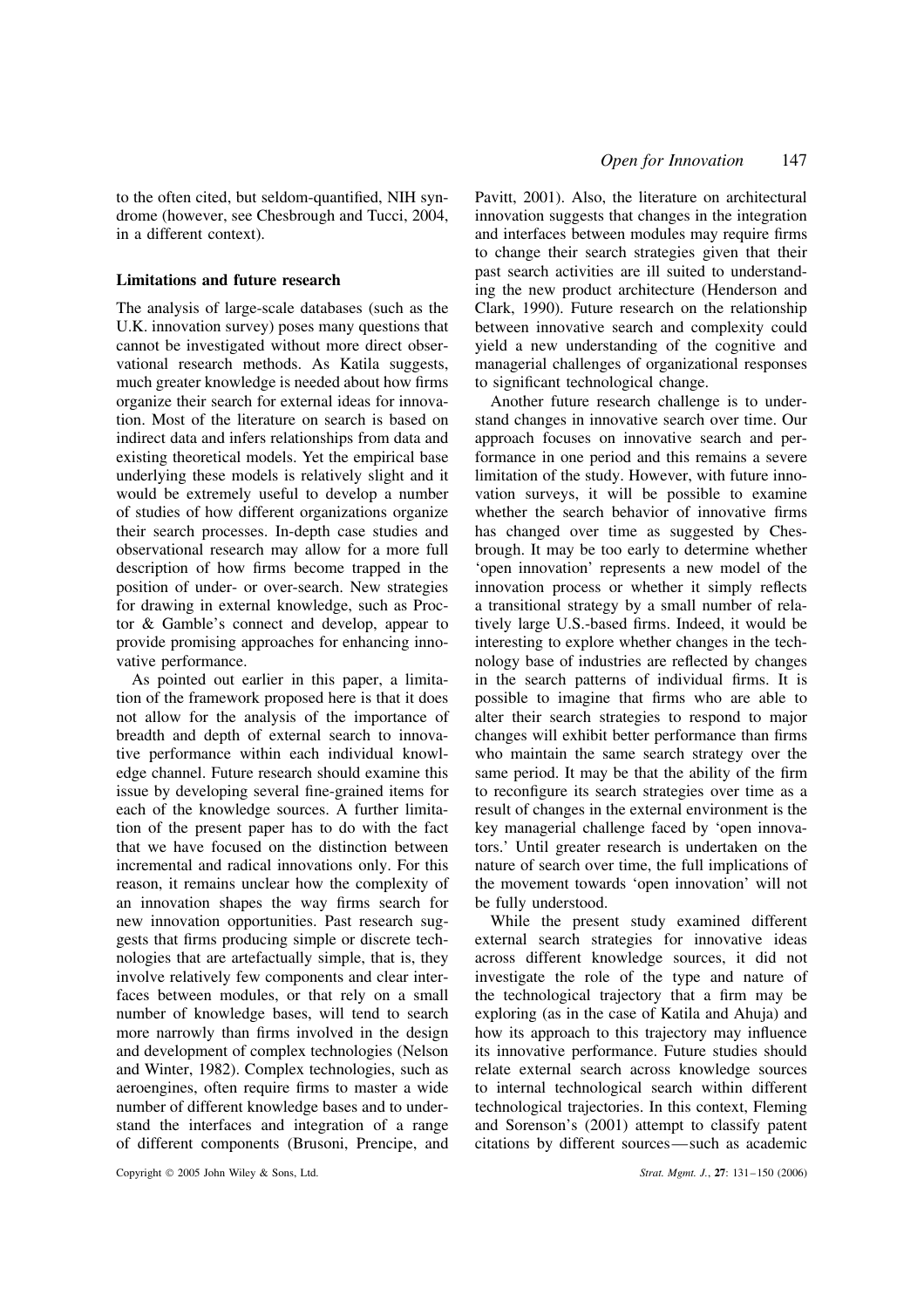papers—may be a profitable starting point. Such research may allow for the integration of research on the external search strategies among different knowledge sources and search within different technological trajectories.

# **ACKNOWLEDGEMENTS**

We wish to thank Juan Alcacer, Paola Criscuolo, Henry Chesbrough, Kirsten Foss, Nicolai Foss, Toke Reichstein, Henrik Sorrn-Friese, and two anonymous referees of this journal for comments made on earlier versions of the paper. We are also grateful to Ray Lambert and the Department of Trade and Industry for access to the U.K. innovation survey. The usual disclaimers apply. Earlier versions of the paper were presented at the DRUID Academy Winter Conference 2004, at the DRUID Summer Conference 2004, and at the Academy of Management Conference 2004. Keld Laursen would like to acknowledge the financial support of the Center for Knowledge Governance (CKG) at the Copenhagen Business School. Ammon Salter would like to acknowledge the financial support of the U.K.'s Engineering and Physical Sciences Research Council and its IMRC at Imperial College London.

### **REFERENCES**

- Abernathy WJ, Utterback JM. 1975. A dynamic model of process and product innovation. *Omega* **3**(6): 639–656.
- Ahuja G. 2000. Collaboration networks, structural holes and innovation: a longitudinal study. *Administrative Science Quarterly* **45**: 425–455.
- Alcacer J, Gittelman M. 2004. How do I know what you know? Patent examiners and the generation of patent citations. SSRN working paper. http://ssrn.com/abstract=548 003. August 2005.
- Anderson P, Tushman ML. 1990. Technological discontinuities and dominant designs: a cyclical model of technological change. *Administrative Science Quarterly* **35**(4): 604–633.
- Brown JS, Duguid P. 2000. *The Social Life of Information*. Harvard Business School Press: Boston, MA.
- Brown SL, Eisenhardt KM. 1995. Product development: Past research, present findings and future directions. *Academy of Management Review* **20**(2): 343–378.
- Brusoni S, Prencipe A, Pavitt KLR. 2001. Knowledge specialization and the boundaries of the firm: why do firms know more than they make? *Administrative Science Quarterly* **46**(4): 597–621.

Copyright 2005 John Wiley & Sons, Ltd. *Strat. Mgmt. J.*, **27**: 131–150 (2006)

- Cassiman B, Veugelers R. 2002. Spillovers and R&D cooperation: some empirical evidence. *American Economic Review* **92**(4): 1169–1184.
- Chesbrough H. 2003a. *Open Innovation*. Harvard University Press: Cambridge, MA.
- Chesbrough H. 2003b. The era of open innovation. *Sloan Management Review* Summer: 35–41.
- Chesbrough H, Tucci CL. 2004. Corporate venture capital in the context of corporate innovation. Paper presented at the DRUID Summer Conference 2004 on Industrial Dynamics, Innovation and Development, Elsinore, Denmark.
- Christensen C. 1997. *The Innovator's Dilemma: When New Technologies Cause Great Firms to Fail*. Harvard Business School Press: Cambridge, MA.
- Cohen WM. 1995. Empirical studies of innovative activity. In *Handbook of the Economics of Innovation and Technological Change*, Stoneman P (ed). Blackwell:  $Ox$  ford:  $342 - 365$ .
- Cohen WM, Levinthal DA. 1989. Innovation and learning: the two faces of R&D. *Economic Journal* **99**: (September): 569–596.
- Cohen WM, Levinthal DA. 1990. Absorptive capacity: a new perspective of learning and innovation. *Administrative Science Quarterly* **35**: 128–152.
- Dasgupta P, David P. 1994. Towards a new economics of science. *Research Policy* **23**(5): 487–522.
- DTI. 2003a. U.K. Innovation Survey. Department of Trade and Industry, London (www.dti.gov.uk). October 2004.
- DTI. 2003b. 3rd Community Innovation Survey. Department of Trade and Industry, London. http://www.dti. gov.uk/iese/cis quest.pdf. October 2004.
- Filippucci C, Drudi I, Papalia RB. 1996. Testing the relevance of Tobin's approach for modelling consumption. *Economic Notes* **25**(2): 225–247.
- Fleming L, Sorenson O. 2001. Technology as a complex adaptive system: evidence from patent data. *Research Policy* **30**: 1019–1039.
- Freeman C, Soete LLG. 1997. *The Economics of Industrial Innovation*. Pinter: London.
- Garcia R, Calantone R. 2002. A critical look at technological innovation typology and innovativeness terminology: a literature review. *Journal of Product Innovation Management* **19**: 110–132.
- Greene WH. 2000. *Econometric Analysis* (4th edn). Prentice-Hall: Upper Saddle River, NJ.
- Henderson R, Clark KB. 1990. Architectural innovation: the reconfiguration of existing product technologies and the failure of established firms. *Administrative Science Quarterly* **35**(1): 9–30.
- Kaiser U. 2002. An empirical test of models explaining research expenditures and research cooperation: evidence for the German service sector. *International Journal of Industrial Organization* **20**: 747–774.
- Katila R. 2002. New product search over time: past ideas in their prime? *Academy of Management Journal* **45**:  $995 - 1010$ .
- Katila R, Ahuja G. 2002. Something old, something new: a longitudinal study of search behavior and new product introduction. *Academy of Management Journal* **45**(8): 1183–1194.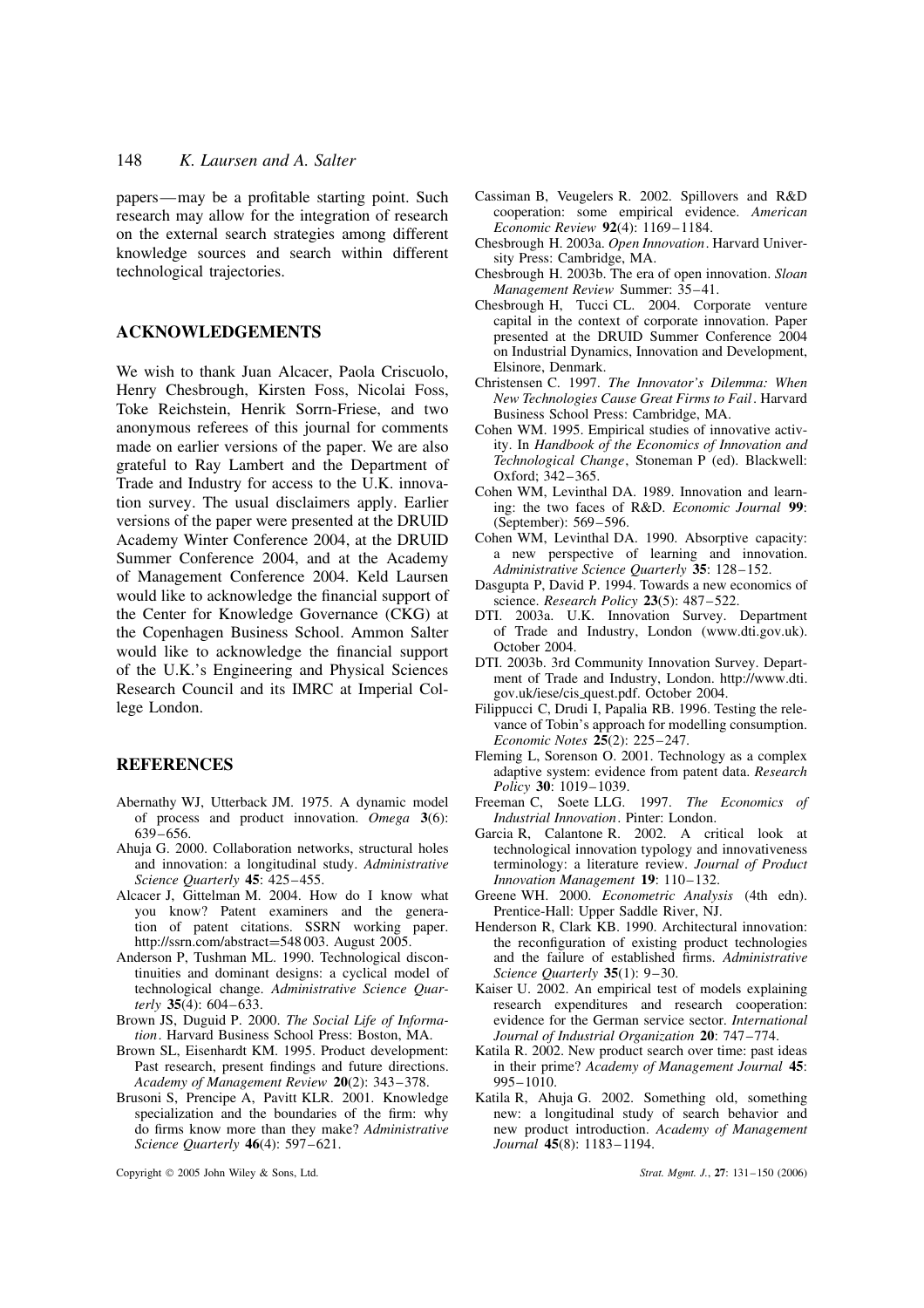- Katz R, Allen T. 1982. Investigating the not invented here (NIH) syndrome: a look at the performance, tenure, and communication patterns of 50 R&D projects. *R&D Management* **12**(1): 7–19.
- Klevorick AK, Levin RC, Nelson RR, Winter SG. 1995. On the sources and significance of interindustry differences in technological opportunities. *Research Policy* **24**(2): 185–205.
- Koput KW. 1997. A chaotic model of innovative search: some answers, many questions. *Organization Science* **8**(5): 528–542.
- Laursen K, Foss N. 2003. New HRM practices, complementarities, and the impact on innovation performance. *Cambridge Journal of Economics* **27**(2): 243–263.
- Laursen K, Salter AJ. 2003. Searching low and high: why do firms cite universities as a source of innovation? Paper presented at the EMAEE 2003 Conference on the 'Knowledge-Based Economies: New Challenges in Methodology, Theory and Policy', Augsburg, Germany.
- Leiponen A, Helfat CE. 2003. Innovation objectives, knowledge sources and the benefit of breadth. Paper presented at the What Do We Know About Innovation Conference: A Conference in Honour of Keith Pavitt, Freeman Centre, University of Sussex, Brighton, U.K.
- Levin R, Klevorick A, Nelson RR, Winter S. 1987. Appropriating the returns from industrial research and development. *Brookings Papers on Economic Activity* (3): 783–820.
- Levinthal DA, March JG. 1993. The myopia of learning. *Strategic Management Journal*, Winter Special Issue **14**: 95–112.
- Lundvall B-Å (ed.). 1992. National Systems of Innova*tion: Towards a Theory of Innovation and Interactive Learning*. Pinter: London.
- Mairesse J, Mohnen P. 2002. Accounting for innovation and measuring innovativeness: an illustrative framework and an application. *American Economic Review* **92**(2): 226–231.
- March JG. 1991. Exploration and exploitation in organization learning. *Organization Science* **2**(1): 71–87.
- Marsili O, Salter AJ. 2005. Is innovation democratic? Skewed distributions and the returns to innovation in Dutch manufacturing. *Economics of New Technology and Innovation* **14**(1–2): 83–102.
- Metcalfe JS. 1994. The economics of evolution and the economics of technology policy. *Economic Journal* **104**: 931–944.
- Nelson RR (ed.). 1993. *National Innovation Systems: A Comparative Analysis*. Oxford University Press: New York.
- Nelson RR, Winter S. 1982. *An Evolutionary Theory of Economic Change*. Harvard University Press: Cambridge, MA.
- Ocasio W. 1997. Towards an attention-based view of the firm. *Strategic Management Journal*, Summer Special Issue **18**: 187–206.
- OECD. 1997. Proposed guidelines for collecting and interpreting technological innovation data: the 'Oslo

Copyright 2005 John Wiley & Sons, Ltd. *Strat. Mgmt. J.*, **27**: 131–150 (2006)

Manual'. Organization for Economic Development and Co-operation, Paris.

- Papalia RB, Di Iorio F. 2001. Alternative error term specification in the Log-Tobit model. In *Advances in Classification and Data Analysis*, S Borra, R Rocci, M Schader, M Vichi (eds). Springer-Verlag: Heidelberg; 185–192.
- Patel P, Pavitt KLR. 1997. The technological competencies of the world's largest firms: complex and path dependent, but not much variety. *Research Policy* **26**(2): 141–156.
- Pavitt KLR. 1998. Technologies, products and organization in the innovating firm: what Adam Smith Tells us and Joseph Schumpeter doesn't. *Industrial and Corporate Change* **7**: 433–452.
- Pavitt KLR, Robson M, Townsend J. 1987. The size distribution of innovating firms in the UK: 1945–1983. *Journal of Industrial Economics* **35**(3): 297–316.
- Pavitt KLR, Robson M, Townsend J. 1989. Accumulation, diversification and organization of technological activities in U.K. companies, 1945–83. *Management Science* **35**: 81–99.
- Powell WW, Koput KW, Smith-Doerr L. 1996. Interorganizational collaboration and the local of innovation: networks of learning in biotechnology. *Administrative Science Quarterly* **41**: 116–145.
- Riggs W, von Hippel E. 1996. The impact of scientific and commercial value of the sources of scientific instruments innovation. *Research Policy* **23**: 459–469.
- Rosenberg N. 1982. *Inside the Black Box: Technology and Economics*. Cambridge University Press: Cambridge,  $U K$
- Rosenkopf L, Nerkar A. 2001. Beyond local research: boundary-spanning, exploration, and impact in the optical disk industry. *Strategic Management Journal* **22**(4): 287–306.
- Rothwell R, Freeman C, Jervis P, Robertson A, Townsend J. 1974. SAPPHO updated: Project SAPPHO Phase 2. *Research Policy* **3**(3): 258–291.
- Sakkab NY. 2002. Connect and develop complements research and develop at P&G. *Research-Technology Management* **45**(2): 38–45.
- Schumpeter JA. 1942/87. *Capitalism, Socialism and Democracy*. Unwin: London.
- Scott C, Brown JS. 1999. Bridging epistemologies: the generative dance between organizational knowledge and organizational knowing. *Organization Science* **10**(4): 381–400.
- Shan W, Walker G, Kogut B. 1994. Interfirm cooperation and startup innovation in the biotechnology industry. *Strategic Management Journal* **15**(5): 387–394.
- Shane S. 2003. *A General Theory of Entrepreneurship: The Individual-Opportunity Nexus*. Edward Elgar: Cheltenham, U.K.
- Simon HA. 1947. *Administrative Behavior: A Study of Decision-Making Process in Administrative Organization*. Macmillan: Chicago, IL.
- Spencer JW. 2001. How relevant is university-based scientific research to private high-technology firms? A United States–Japan comparison. *Academy of Management Journal* **44**(2): 432–440.